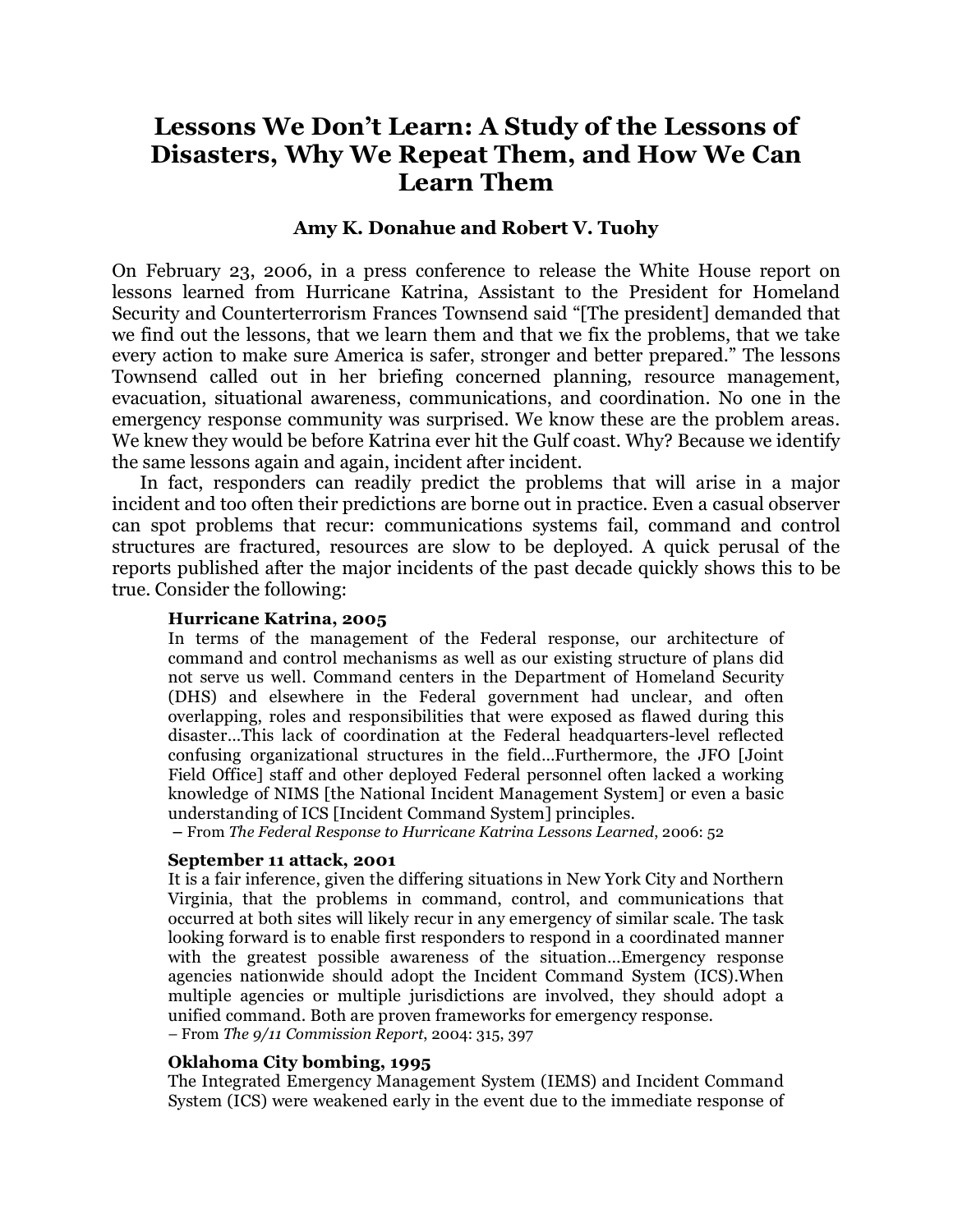numerous local, state and federal agencies, three separate locations of the Incident Command Post (ICP), within the first few hours, and the deployment of many Mobile Command Posts (MCPs), representing support agencies.

– From the *After Action Report: Alfred P. Murrah Federal Building Bombing*, 2003: 3

#### **Hurricane Andrew, 1992**

The Committee heard substantial testimony that the post-disaster response and recovery to Hurricane Andrew suffered from several problems, including: inadequate communication between levels of government concerning specific needs; lack of full awareness of supply inventories and agency capabilities; failure to have a single person in charge with a clear chain of command; and inability to cut through bureaucratic red tape.

– From the *Governor's Disaster Planning and Response Review Committee Final Report*, 1993: 60

As these statements reveal, we repeatedly confront command and control issues in large incidents. These are but a few examples from dozens of reports that cite the need for sound command structures. Somehow, though, we fail to *learn* this and other crucial lessons that have been identified in after-action reports for decades. The central concerns of this paper are why that is so and how we can improve. We report here on an exploratory investigation that targets six research questions.

1. Is it true that lessons recur?

- 2. What lessons are persistently identified?
- 3. Why do these lessons continue to be identified as important?

4. Why are these lessons so hard to learn? (That is, why do agencies have difficulty devising and implementing corrective actions once lessons are identified?)

5. How do lessons-learned processes work?

6. How can they be improved?

We believe that by explicitly identifying persistent challenges, responders may be better attuned to these challenges and more able to address them in their planning and training processes. Likewise, by better understanding why these challenges remain unresolved, responders may be able to adapt their lessons-learned processes to better support behavioral change and improvement. To these ends, we have conducted a qualitative analysis of response organizations' perspectives on lessons and learning. The next section describes the context of emergency response learning. We then explain our investigative approach. Following that we present and discuss our findings about what lessons responders struggle with most and what learning approaches they use. We conclude with recommendations for improving these processes.

### **DISASTERS AND LEARNING**

Disasters are devastating natural, accidental, or willful events that suddenly result in severe negative economic and social consequences for the populations they affect, often including physical injury, loss of life, property damage and loss, physical and emotional hardship, destruction of physical infrastructure, and failure of administrative and operational systems. Emergency managers and responders are responsible for intervening before and during such events, to minimize the harm disasters cause and to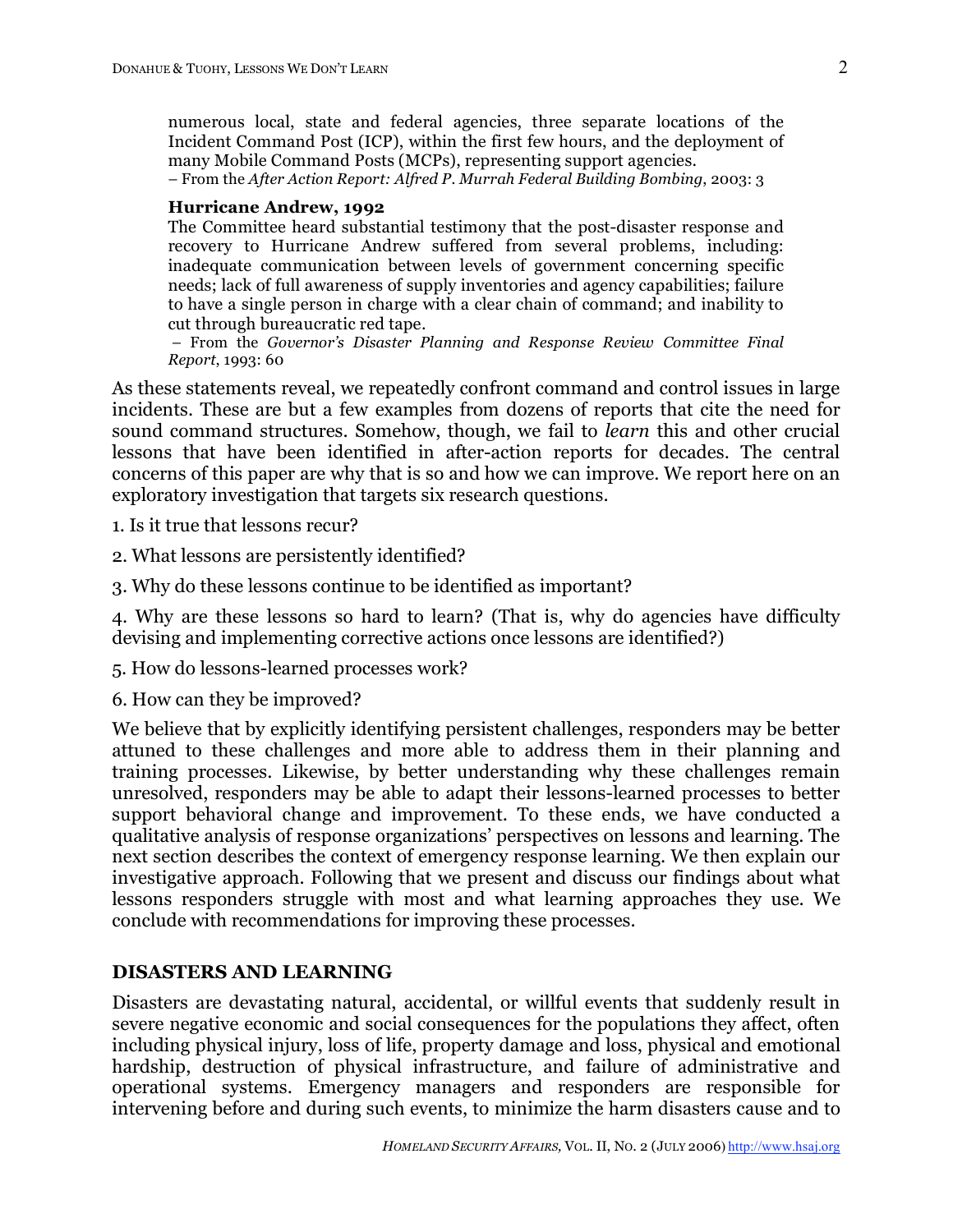restore order. The large scale, high complexity, profound urgency, and intense scrutiny that attend disasters provide a powerful motivation for responders to be good at response.

To address this challenge, responders use their experience to develop systematized strategies they can follow when the chaos of disaster erupts. At the same time, the infrequency with which disasters occur makes it hard for responders to test and improve their strategies, to ensure that they can be counted on to mitigate threats and hazards predictably and to resolve their consequences effectively. The appeal of learning from experience – both to avoid duplicating mistakes and to be able to repeat successes – is widely perceived, and many organizations across the emergency response disciplines have formal procedures for identifying, documenting, and disseminating lessons from incidents in hopes that they and others will be able to learn from past experience and improve future responses.

Various mechanisms for sharing experience have emerged. These mechanisms are generally termed "lessons-learned" processes, and include tools like in-progress reviews, after-action reviewing and reporting, "hotwashes," and various kinds of debriefings. While these processes vary, they have the common goal of sharing performance information in order to prevent the recurrence of adverse events and actions and to better contend with situations and problems that are likely to arise again. Most processes involve some version of three core components: 1. Evaluating an incident (through systematic analysis of what happened and why); 2. Identifying lessons (strengths to be sustained and weaknesses to be corrected); and 3. Learning (specifying and inculcating behavioral changes consistent with the lessons).

Examples of lessons-learned systems abound. One of the best known is the U.S. Army's After Action Review (AAR), a comprehensive reflective learning process developed in the 1970s.<sup>1</sup> Many emergency responders follow the AAR template to a greater or lesser extent, formally or informally. Post-incident reporting is a common practice whereby an agency or set of agencies documents what happened during a disaster or exercise. These reports usually include accounts of actions and results, as well as potential remedies to problems encountered. While these reports are often used internally by the agencies that generate them, they are often written in isolation by a single agency, rather than through a coherent inter-agency process. There are various collections of lessons that have been compiled for broader distribution. Prominent examples include the Wildland Fire Lessons Learned Center collection and the recently established Lessons Learned Information System (developed by the memorial Institute for the Prevention of Terrorism and sponsored by the Department of Homeland Security).

Despite these widespread activities, however, the term "lessons learned" is often a misnomer. Our experience suggests that purported lessons learned are not really *learned*; many problems and mistakes are repeated in subsequent events. It appears that while review of incidents and the identification of lessons are more readily accomplished, true learning is much more difficult. Reports and lessons are often ignored,<sup>2</sup> and even when they are not, lessons are too often isolated and perishable, rather than generalized and institutionalized.

#### **METHODOLOGY**

To determine whether or not our instinct is correct – that emergency response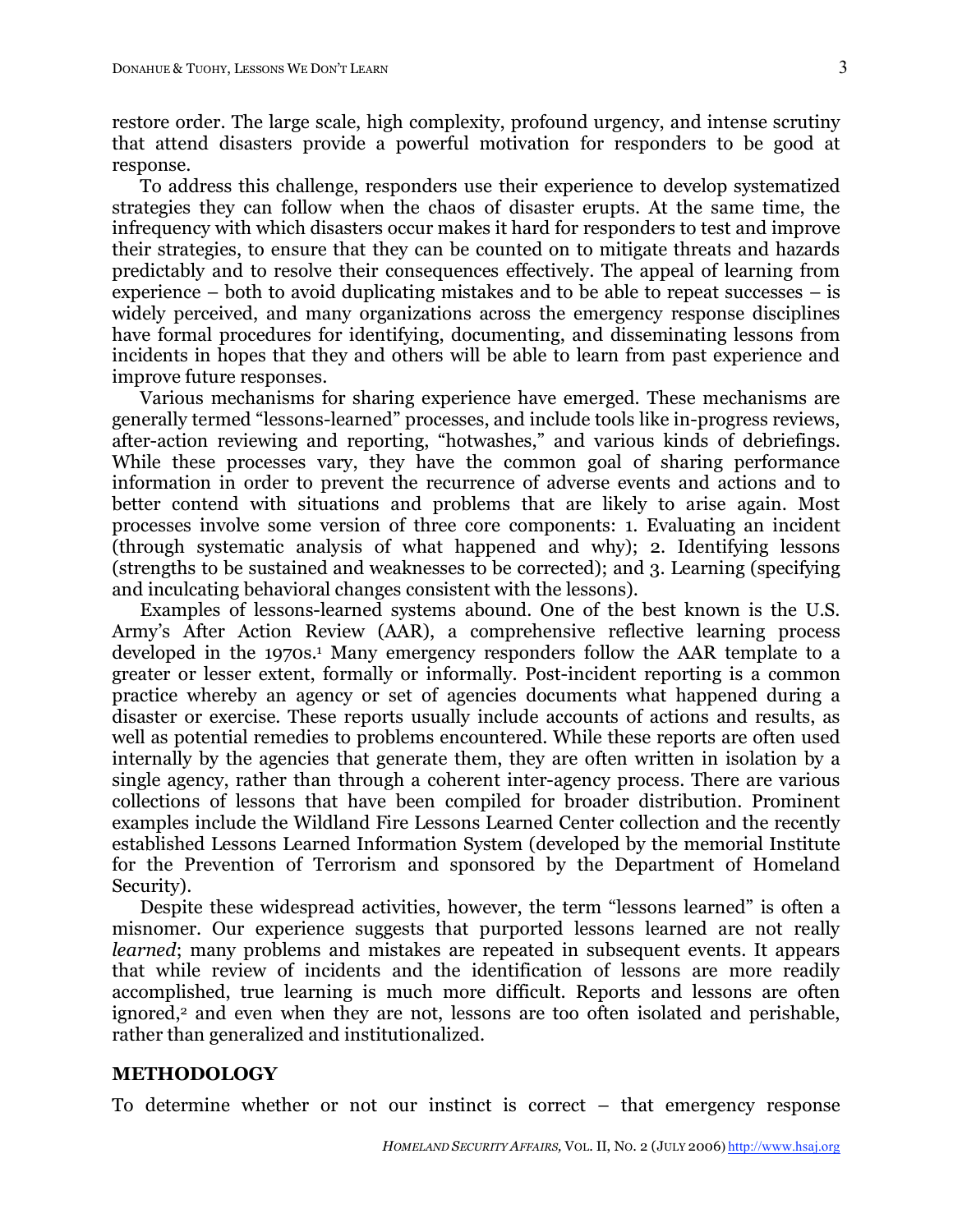organizations find it difficult to learn certain lessons – and to better understand why this is the case, we decided to conduct an exploratory analysis. We used three qualitative approaches in our investigation: interviews, a review of documents, and a focus group retreat. We began our study with a series of informal interviews with experienced emergency responders to confirm the face validity of our hypothesis that important lessons are repeatedly identified and to verify that this was a compelling concern for emergency responders. We then reviewed reports produced following incidents to discover and classify lessons that are identified repeatedly. We included reports from large incidents of all types that occurred within the past two decades. We excluded reports from military operations and from exercises. In many cases, individual organizations prepare their own reports, and so there are often several reports available for a given incident. In these cases, we focused on the reports prepared at the government level, rather than at the agency level, often by the department (or office) of emergency management, but sometimes by an independent analyst or commission. The reports we reviewed are listed in Appendix A.

Some reports were very general, identifying major issues and general lessons. Many, though, were very detailed and the descriptions and explanations provided were very particular to the incident at hand. Because we are interested in high-level, cross-cutting lessons, we confined our examination to lessons that were called out in an executive summary (if provided) or that were in some way highlighted as significant in the body of the report. Our review of these reports can best be characterized as systematic, but informal. That is, we did not apply formal coding schemes or use sophisticated textual analysis methods. While this would certainly be an interesting avenue for further analysis, our purpose was to determine whether significant lessons were common across reports.

Finally, we convened a focus group of eleven expert incident managers who could reflect on the persistent concerns that arise during major disasters. Most participants were chief-level officers. All were from major U.S. municipalities. All participants had significant senior-level management experience dealing with large scale incidents. Examples of incidents they had managed include: Hurricane Katrina (2005), the *Columbia* space shuttle crash (2003), the anthrax and ricin attacks in Washington, D.C. (2001), the September 11th attacks at both the World Trade Center and the Pentagon (2001), the crash of American Airlines Flight 587 (2001), the bombing of the Murrah Building in Oklahoma City (1995), the Northridge earthquake (1994), the World Trade Organization protests (1991), the Air Florida plane crash, as well as numerous other "civil" events such as presidential inaugurations, national political conventions, protests, major sports championships, Mardis Gras celebrations, and a multitude of natural disasters including wildfires, hurricanes, and tornados. Participants represented a range of emergency response disciplines including municipal and wildland firefighting, law enforcement, emergency medical services, urban search and rescue, and hazardous materials response. A list of the participants is provided in Appendix B.

During an intensive full-day retreat, we conducted a facilitated discussion to elicit the perspectives of these managers on our research questions. We had two primary objectives. First, we sought independent confirmation of the classes of lessons we discovered in our review of AAR's. To accomplish this we simply asked participants what major lessons seemed to come up repeatedly in their experience. Second, we wanted to elicit their beliefs about why these lessons were repeated rather than learned.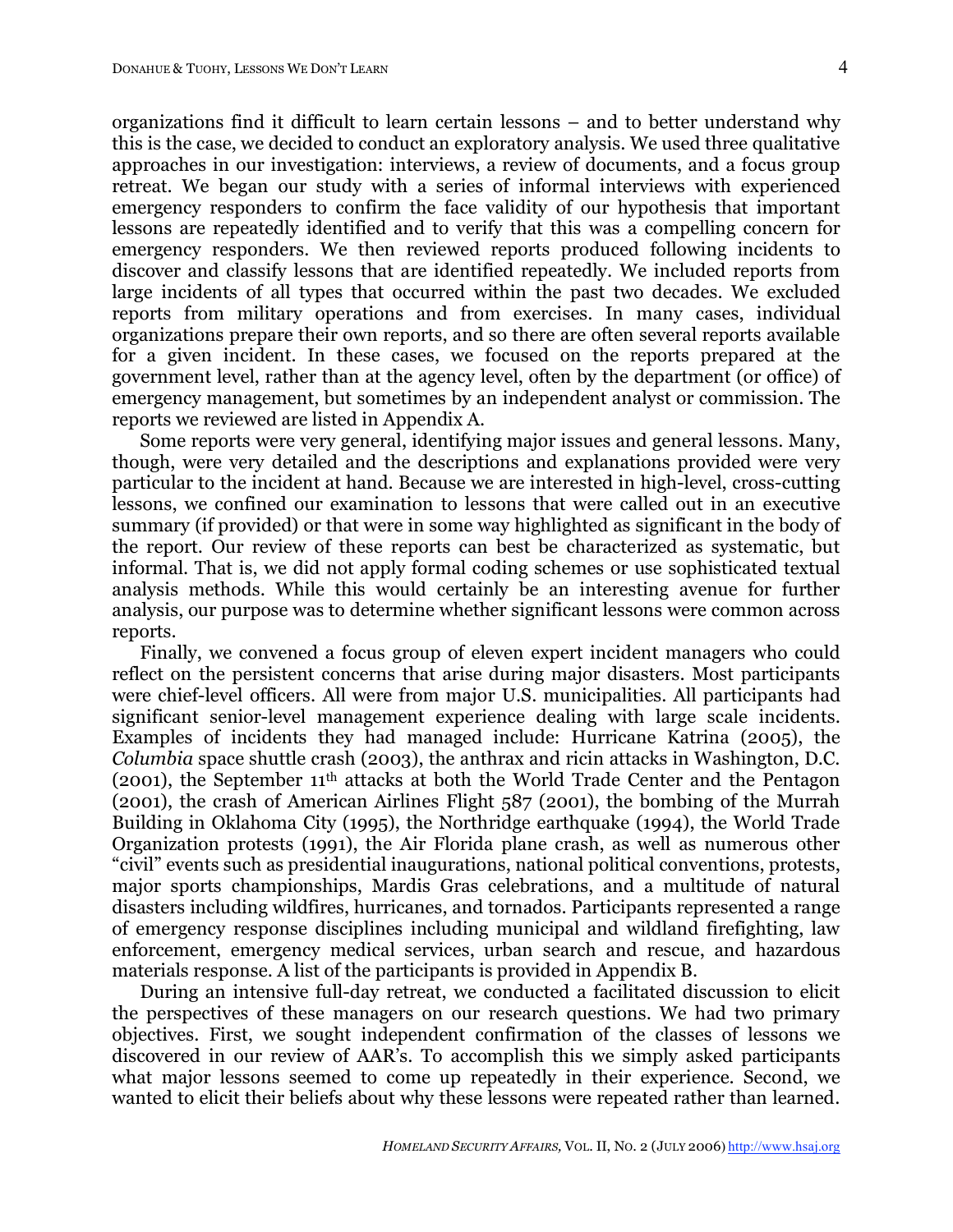We asked them a series of open-ended questions about why lessons are hard to learn, how lessons are identified and reported, and what mechanisms are used to prompt learning. Three note-takers independently documented the discussion that ensued. Participants were also afforded the opportunity to provide additional commentary to clarify or expand points they wanted to make.

# **FINDINGS: WHAT LESSONS ARE IDENTIFIED REPEATEDLY?**

To reiterate, we sought to be systematic in our analysis, but this remains an exploratory investigation – a first step in an area we hope to probe further in a more targeted way. The findings we report in this section were garnered both deductively (proceeding from loosely-specified hypotheses) and inductively (in that new and unexpected insights surfaced and added to our inquiry). Our findings are admittedly subject to the biases inherent in subjective, qualitative research. We hope to mitigate this threat by citing the perspectives of our participants directly, so that the reader can "hear" how these individuals characterized the issues at hand. Thus we report here our synthesized findings accompanied by illustrations from the discussions we held.

Our review of AAR's bears out our hypothesis that lessons are repeatedly identified. Despite the disparity of the reports we reviewed, we found a striking consistency in major categories of lessons identified. Table 1 shows important topics that were addressed in several prominent incidents. While it is certainly the case that each incident had its own unique challenges, it was common to see problems characterized in similar ways across several incidents. It is also true that the response to some incidents appeared to go well while the response to others went badly, so that certain lessons were stated as successes to be repeated in some cases but as problems to be corrected in others. A detailed list of the lessons identified in a selection of reports for significant recent incidents is available from the authors.

| <b>Lessons Learned Issues</b> | Anthrax<br>Attacks | Columbia<br>Recovery | Columbine | Hurricane<br>Katrina | Bombing<br>Oklahoma<br>City | <b>SARS</b> | September<br>11th | Sniper<br>Investigation |
|-------------------------------|--------------------|----------------------|-----------|----------------------|-----------------------------|-------------|-------------------|-------------------------|
| Communications                |                    |                      |           |                      |                             |             |                   |                         |
| Leadership                    | $\bullet$          |                      |           | $\bullet$            |                             | $\bullet$   | $\bullet$         |                         |
| Logistics                     | $\bullet$          |                      |           |                      |                             |             |                   |                         |
| Mental Health                 |                    |                      |           |                      |                             |             |                   |                         |
| Planning                      |                    |                      |           |                      |                             |             |                   |                         |
| <b>Public Relations</b>       |                    |                      |           |                      |                             |             | $\bullet$         |                         |
| Operations                    |                    |                      |           |                      |                             | $\bullet$   | $\bullet$         |                         |
| Resource Management           | $\bullet$          |                      |           |                      |                             | $\bullet$   | $\bullet$         |                         |
| Training & Exercises          | $\bullet$          |                      |           |                      |                             |             |                   |                         |

#### **Table 1: Common Categories of Lessons.**

Correlation between After Action Reports from selected major incidents and significant issues addressed.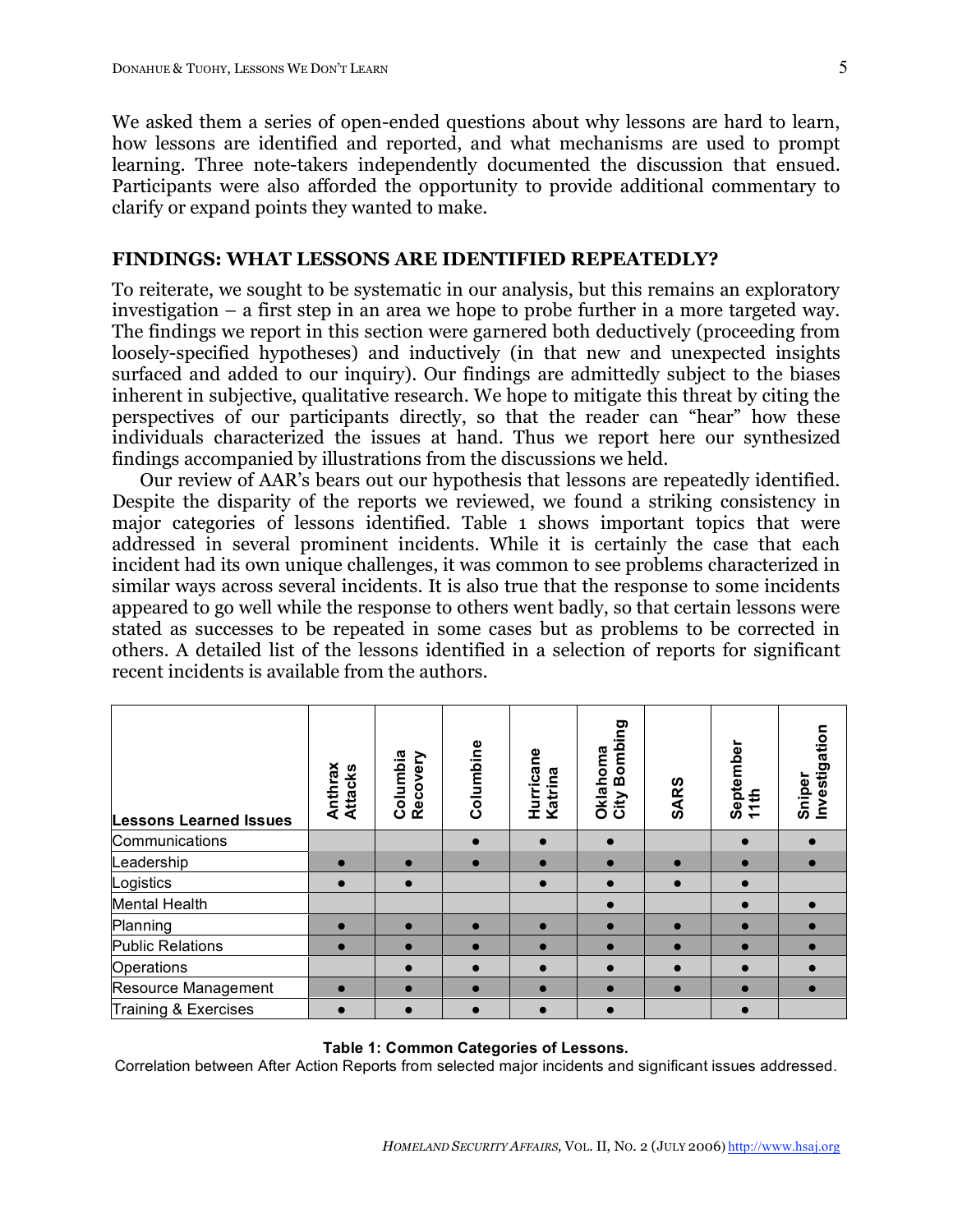We gain added confidence in our hypothesis that these lessons recur from the responses of our focus group. The focus group participants were easily able to identify lessons that emerge regularly from incident responses. There was a very high level of consensus among participants about what these lessons are, and the lessons they identified are very consistent with those we identified from our AAR review. The lessons our incident managers singled out as important and recurring pertain to five main areas: command, communications, planning, resource management, and public relations.

# **Uncoordinated Leadership**

We asked our incident commander focus group "what problems do you see on every incident?" Several incident commanders immediately replied: unclear, multiple, conflicting, uncooperative, and isolated command structures. Every head in the room nodded agreement. Large incidents demand that robust command and control structures emerge out of the initial chaos that inevitably ensues when disasters strike. Large incidents also involve a multitude of agencies, each of which must direct its own resources. As a result, agency- and/or function-specific command structures proliferate. Since each agency has legitimate missions, responsibilities, and jurisdiction, each uses its command and control process to take charge, in a legitimate attempt to solve the problems the agency is supposed to solve. Absent an overarching command structure to which all participants subscribe, however, the result is duplicative and conflicting efforts. As one responder put it, "People ask 'who's in charge?' The response is usually, 'Of what?'" In fact, a coherent joint command structure often fails to emerge; our focus group specifically cited weak implementation of the incident command system (ICS) and poor understanding of unified command. A fire chief with extensive experience at the Katrina response gave a telling example: "In New Orleans, you couldn't go two blocks without running into somebody's incident command post. But there was no coordination between them. Everyone assumes there'll be a graduation up to some larger structure, but nobody knows how to get to that." At the same time, by using the term "command and control," we do not mean to suggest that structures are unitary, rigid, or static. In fact, successful management requires collaboration, flexibility, and adaptability across multiple diverse actors. This cannot be achieved anarchically, however; it requires that managers employ common philosophies and conventions.

What accounts for command problems, for failure to collaborate? Our emergency response experts cited three main culprits. First, they said, agencies lack the commitment to coordinate with each other. At best, they are unaware of what other agencies are doing and do not try to find out. At worst, they are unwilling to cooperate. This stems from a lack of trust between agencies and a lack of understanding across disciplines. Moreover, agencies often find themselves in competition. Day-to-day they fight with each other for scarce budget resources. This battle worsens during a major disaster when resources become even scarcer. Second, responders told us that the primary mechanism for resolving resource-allocation struggles, the Emergency Operations Center (EOC), is often ineffective. The delegates sent to EOCs are usually liaisons who lack decision-making authority, aren't respected, and/or don't get along with each other. They do not focus on how to make decisions together. Worse, large incidents spawn multiple EOCs that tend to be political and parochial – they will not exchange representatives to facilitate coordination. As a result, "turf battles" rage and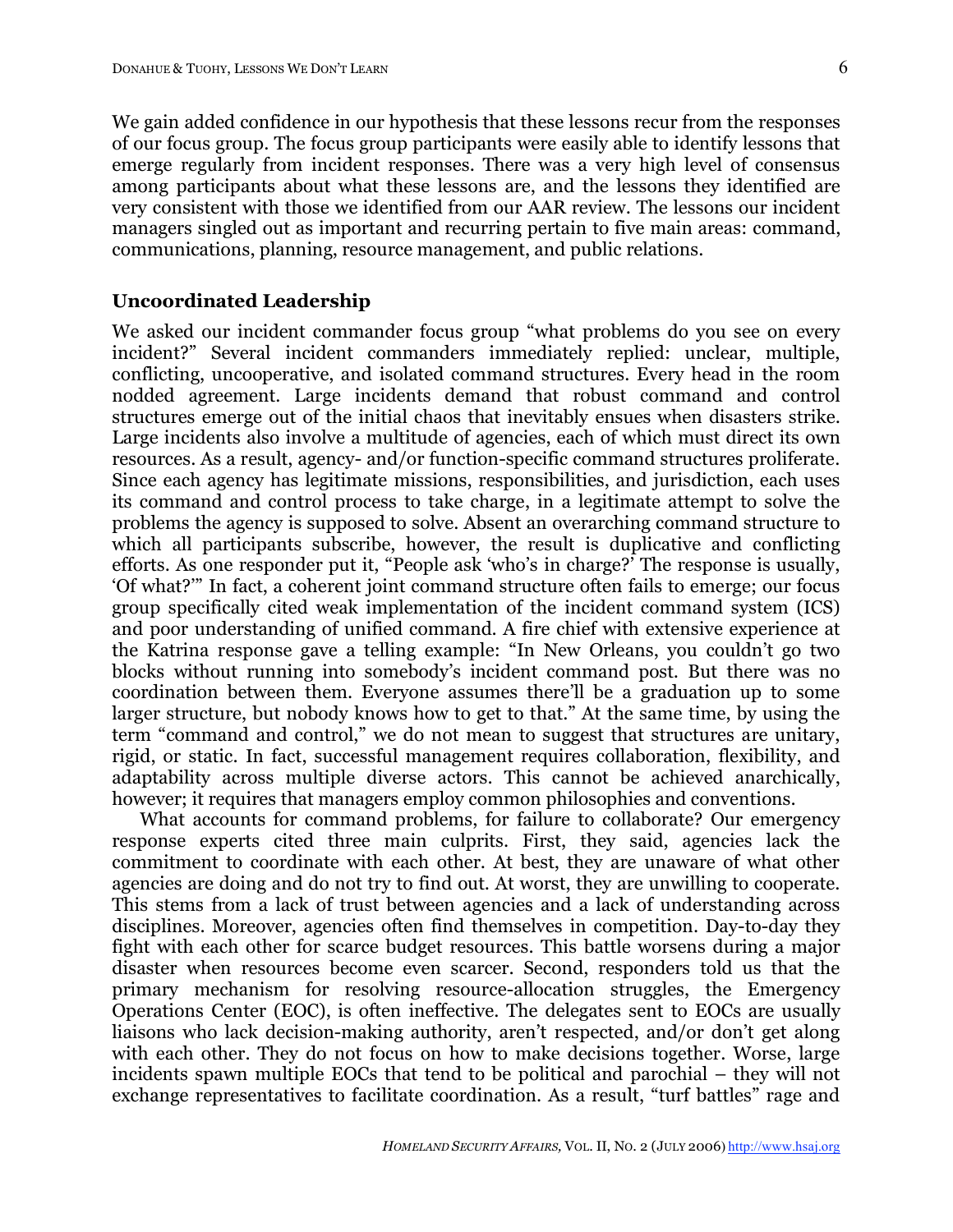distract incident managers from the real job at hand: mitigating the incident.

Finally, our experts told us, ICS is in common use, but it is not understood and implemented in a consistent manner. Generally, every discipline does their own form of ICS training and agencies train in isolation. Often this training is too simplistic to delve into the subtle skills of disciplined, team-based, decision making. Further, responders cannot be expected to learn the functions of incident management in the heat of an event. As one captain told us, "You can't grab 'regular' police officers and firefighters and take them away from handling the stuff they're handling to do incident management stuff. If they haven't already been training in logistics, it will take them a long time to figure it out, and they have other things to be worrying about." Yet, absent sound training, this is exactly what happens, with the needless result that recognized and well-developed incident management functions are carried out poorly. The reports cited in the introduction to this article bear out our focus group participants' claim that, as one manager put it, "Everyone agrees we need ICS, but we don't share one system."

### **Failed Communications**

Our systems of command, control, and coordination are predicated on being able to communicate. As one expert told us, "For thirty years, we've said that communications is our biggest problem because it's a house of cards: When communications fails, the rest of the response fails." A major challenge of large disasters is that they destroy our physical infrastructure, including our communications equipment. The most recent example of this comes from Hurricane Katrina, which "destroyed an unprecedented portion of the core communications infrastructure throughout the Gulf Coast region... The complete devastation of the communications infrastructure left emergency responders and citizens without a reliable network across which they could coordinate."3

But communications isn't entirely (or even fundamentally) a technology problem. We know how to build robust equipment and systems; as one participant noted, "CNN never goes down." And even sophisticated interoperable capability exists. But our response professionals pointed to an unwillingness to agree to a shared system, a lack of commitment to operate using this system, and a lack of discipline to use it correctly. As one chief pointed out, "We dump millions into hardware, but don't think about systems. Hardware will do anything you want. You've got to get people to agree on how to function with it." In short, technology is only an enabler; communicating requires that people are willing to share information with each other. This is not to say there are no important technological weaknesses in our communications systems. In part, communications deficiencies stem from gaps in research and development, from resource constraints, and from problems making some technologies broadly available. As one responder lamented, "We can talk to a rover on Mars, but we can't talk to someone inside a building." Despite being aware of the limitations and fragility of the infrastructure, we continue to lack contingency plans for how to communicate when technology fails (or is destroyed).

### **Weak Planning**

Gaps in emergency plans cause serious problems when disaster strikes. Witness the evacuation problems experienced in New Orleans: Thousands of people had no way to leave the city on their own and no place to go, leaving them stranded in the face of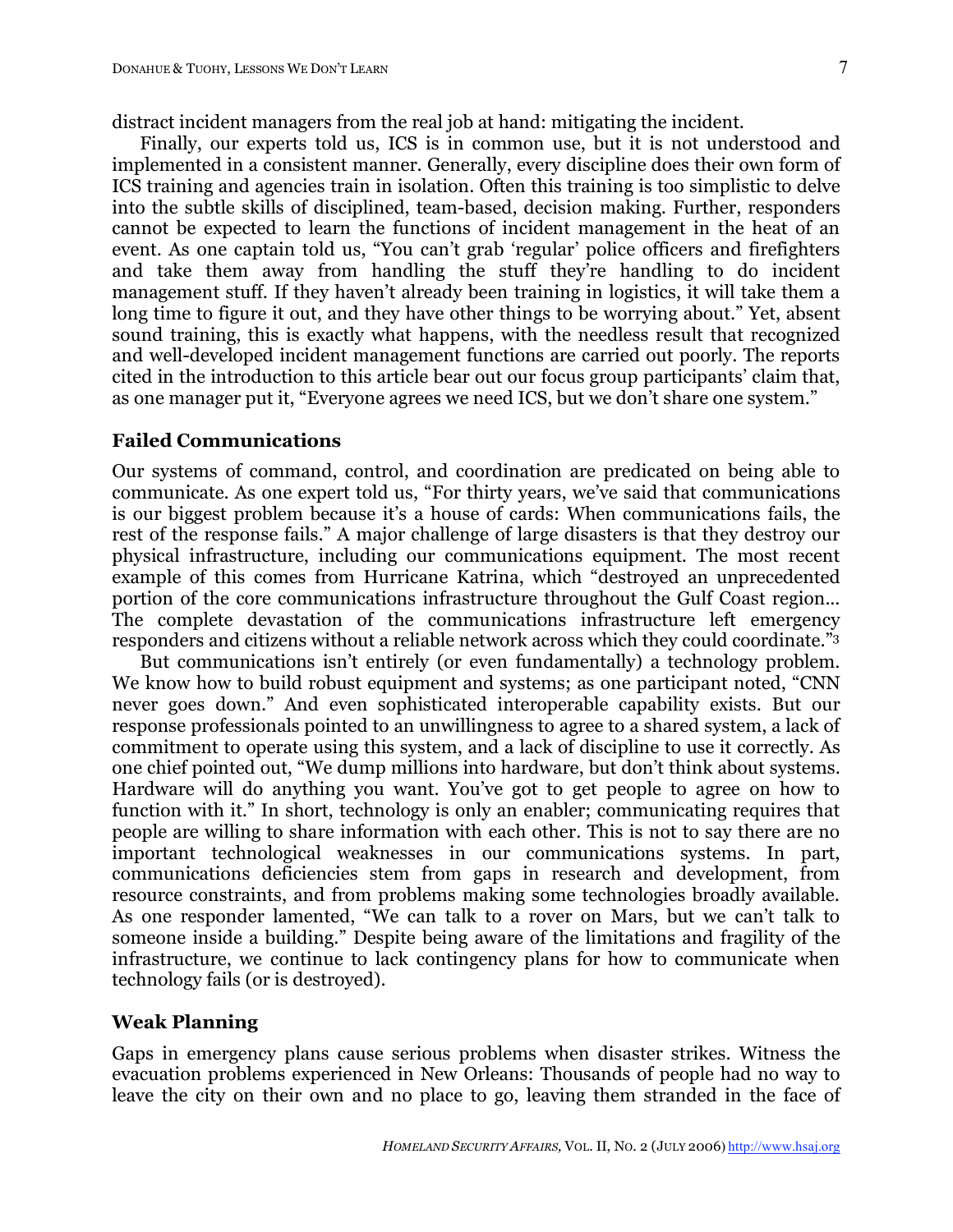Katrina. This problem was anticipated, yet the city's evacuation plan was woefully inadequate. While it mentioned evacuation, it lacked details about how evacuation would be conducted and who was responsible for the process, while some people who were assigned roles by the plan were unaware of their responsibilities. This is a prominent example, but not atypical of the response plans on which this nation relies. Plans are often simplistic and superficial, failing to provide enough detail to be actionable. Often plans cover the first hours or days of an incident, but do not consider long-duration responses or long-term recovery.

These gaps are a result of weaknesses in the planning process. The most fundamental problem to plague planning processes is a lack of commitment to plans across agencies and jurisdictions. While agencies may be at the table during the planning process, they may not buy in to the requirements needed to fully enact these plans. Alternatively, plans may be watered down to permit compromise, rather than requiring hard choices. Decisions about how work will get done are necessarily decisions about who has authority and who gets resources. These can be hard conflicts to resolve, and agencies often shirk making these hard choices when they are not perceived as immediately pressing. Worse, key agencies may be excluded from the planning process, even though the plan governs them or counts on their support. These problems are exacerbated by the fact that planning processes are typically infrequent, so plans become dated and do not incorporate lessons from recent events.

Ultimately these weaknesses go unnoticed because actual plans are not trained fully or exercised realistically. Plans are often developed by mid-level managers. Senior managers and political officials may have the plan on their shelves, but get no formal training on what is in it or how to use it. Similarly, plans are not disseminated to supervisors or training academies. When the time comes for implementation, those on the front lines don't know what the plan calls for.

#### **Resource Constraints**

Large-scale, long-duration incidents demand more resources – personnel, equipment, supplies, commodities, specialized capabilities – than any agency or government can keep on hand, so these resources must be obtained rapidly when a disaster occurs. This makes resource acquisition and management a major function of incident management. Unfortunately, while some materials are cached and pre-deployed, they are often inadequate to meet actual need. This means that resources must be obtained "realtime," but normal resource acquisition systems are too slow and are not designed to obtain large amounts of supplies rapidly. The capacity and flexibility of emergency requisition and purchasing procedures are uneven. Bid laws and ordering processes may be too cumbersome and constraining to permit responders to get what they need. Governments often lack standing contracts and agreements for specialized resources. Once materials are obtained, poor property-tracking systems leave response agencies vulnerable to public accountability problems and lawsuits.

Remedies to these problems do exist, but they are not broadly implemented. For example, there are one-stop-shop mechanisms available (such as those of the General Services Administration), but these are neither widely understood nor widely used, and the procedures involved must be pre-arranged. Mutual aid relationships can be an effective conduit for support, but these are often informal and are not centrally coordinated. As a result, a single mutual aid asset may be "counted" by several different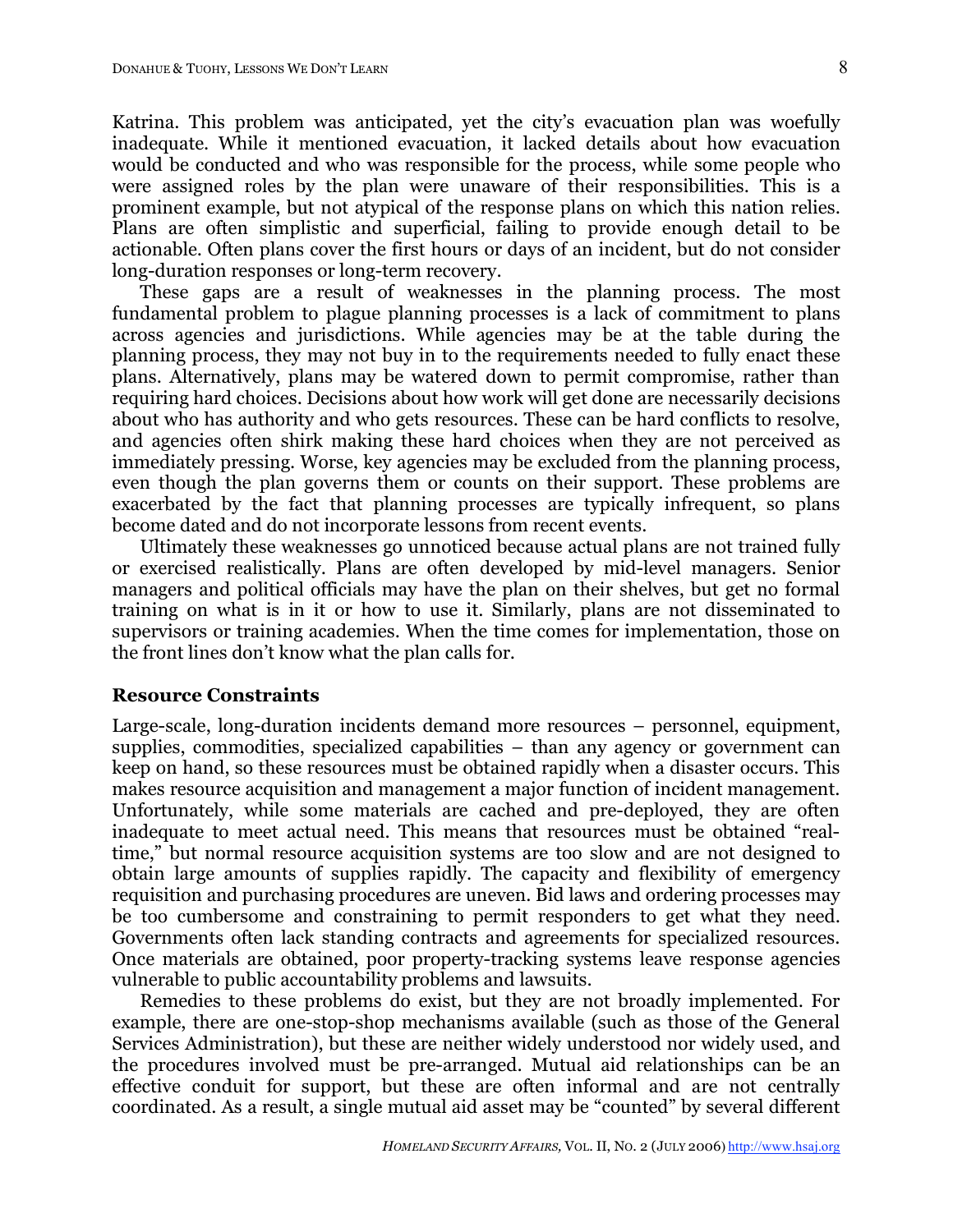agencies as part of their resource bases. The wildland fire community uses a very effective nationwide resource ordering and deployment system, but this approach has not been replicated by other disciplines. Moreover, common terminology and standard resource typing are required for such a system to work; these do not yet exist across response disciplines.

Volunteers and donated resources present a particular challenge to incident management. Tracking systems for these resources are weak, and as a result many assets go underutilized. Many organizations have useful capabilities but do not know how to identify or connect to the incident management system, either because they do not understand ICS or because the command system is so fractured it is hard to navigate. Even emergency response agencies that do understand ICS often "selfdispatch" to the scene without coordinating their response. These agencies have important skills, but often deploy without the ability to support themselves with food, water, fuel, shelter, or communications. Also, it is hard to verify the credentials of personnel who show up to help; some are highly qualified, while others have no business being at an emergency scene. Yet there is no easy, standard way to confirm the background and affiliation of volunteers. Likewise, maintaining accountability and tracking volunteer status is equally difficult. As a result, well-meaning volunteers add a significant management burden to already over-taxed incident managers. As noted in Arlington County's report after 9/11, "Organizations, response units, and individuals proceeding on their own initiative directly to an incident site, without the knowledge and permission of the host jurisdiction and the Incident Commander, complicate the exercise of command, increase the risks faced by bona fide responders, and exacerbate the challenge of accountability."4 On top of these problems, much of the material sent to the scene is not useful, but must still be managed – transported, stored, and disposed of. Agencies often lack plans for getting rid of stuff they receive but do not need.

# **Poor Public Relations**

Responders told us they believe that the general public wants instructions about what to do, but that people may not receive or understand the directions government agencies give them. In part, responders say, this is because governments rely heavily on mainstream media. Many people don't pay attention to mainstream media, and therefore don't get the information governments want them to have. Even people who do get the information may not understand the message correctly, especially when the government gives short shrift to pre-incident public education. This problem is exacerbated in the heat of an incident – when agencies fail to use a common message, do not control the message carefully, the pressure to get information out quickly undermines accuracy, and rumors propagate unchecked.

Even when directions are clear, received, and understood, some people do not have the wherewithal to follow them. As our incident managers acknowledged, some people just do not have the will to do as they are told. In the incident managers' view, the public is generally complacent about preparedness. This is borne out by anecdotal evidence. For example, during the recent commemoration of the 1906 earthquake, National Public Radio reported, "Scientists agree that it's very likely another big earthquake will hit the San Francisco Bay area in the next thirty years, but…many people in the Bay Area still live in denial" (April 18, 2006). Interviews with a number of citizens illustrated their point. Few had serious plans or any supplies to sustain them in the event of a major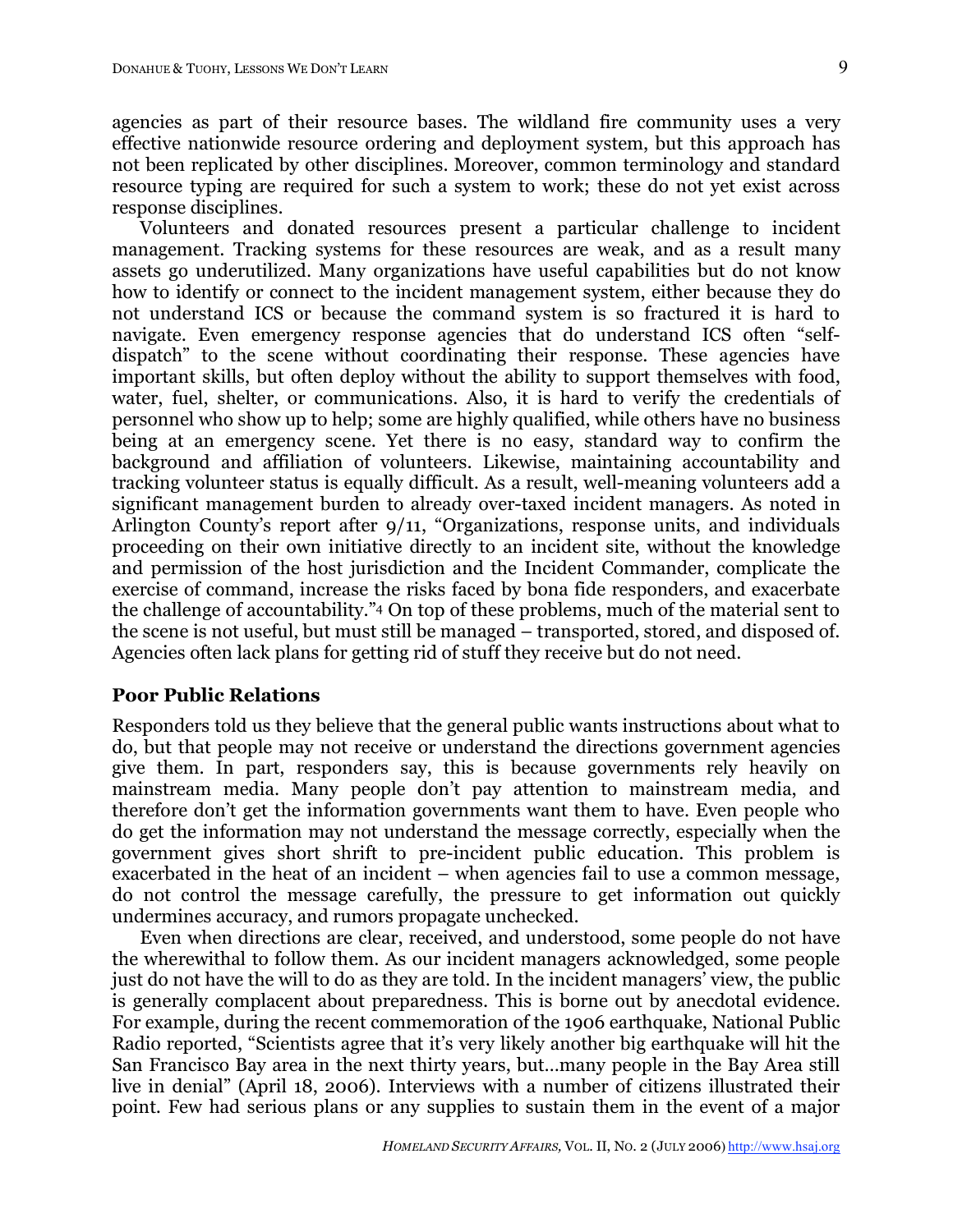disaster. The lack of wherewithal or will on the part of the public presents a recurring challenge to governments that have not invested enough resources in emergency transportation and shelter.

# **FINDINGS: WHY DON'T WE LEARN?**

These lessons relate to some of the most important and involved functions of incident management, so it is no surprise that problems are identified repeatedly in the areas of command, communications, planning, resource management, and public relations. Likewise, responders are most likely to notice concerns in these areas by dint of the effort expended on them during any incident. Moreover, large, complex incidents are inherently challenging to manage. Destructive and unpredictable, they impose extraordinary demands on the decision-making and service-delivery systems of the affected communities. Nevertheless, responders claim that many problems encountered repeatedly are solved anew each time, suggesting that it should be possible to inculcate improvements across time and agencies. It should be possible to solve at least some of these problems once and for all, rather than time and again. This section reports findings that illuminate the challenges to this proposition in five general areas: motivation, reporting, learning, exercising, and resources.

# **Motivation for Change**

Learning is, at its core, a process of growth; thus a successful learning process requires a commitment to change.5 Organizational change is notoriously difficult, but particular challenges attend change in the emergency response arena. One challenge is political traction. Individual citizens rarely see their emergency response systems in action. They generally assume the systems will work well when called upon. Moreover, citizens underestimate the likelihood that disaster will befall them. Yet citizens are confronted every day by other problems they want government to fix – failing schools, blighted communities, and high fuel prices. Politicians tend to respond to these more immediately pressing demands, deferring investments in emergency preparedness until a major event re-awakens public concern. As one incident commander put it, "Change decisions are driven by politics and scrutiny, not rational analysis." High-profile events and the media attention they garner generate opportunities to make changes because public fear prompts politicians to support improvements.

Scrutiny can free up resources for change, but the results can be perverse as well. Until Hurricane Katrina struck, the most momentous event in the public's memory was the 9/11 attack. On the basis of that incident, the president and Congress initiated a major new homeland security policy agenda, including one of the most significant government reorganizations in history. Many of the policies and programs promulgated under the auspices of homeland security are targeted at Weapons of Mass Destruction (WMD) and terrorism. This frustrates emergency responders who continue to struggle to maintain and upgrade their capacity to cope with a myriad of other (more common) threats and hazards. Our experts' frustration on this point was palpable. They find the WMD focus distracting. As one fire chief raged, "It's terrorism, terrorism, terrorism…and I can't use my resources for the things I know I'll face. So how many major non-terrorism incidents do we have to have before DHS get us resources for other things than WMD?" A police chief agreed: "Local agencies are having terrorism shoved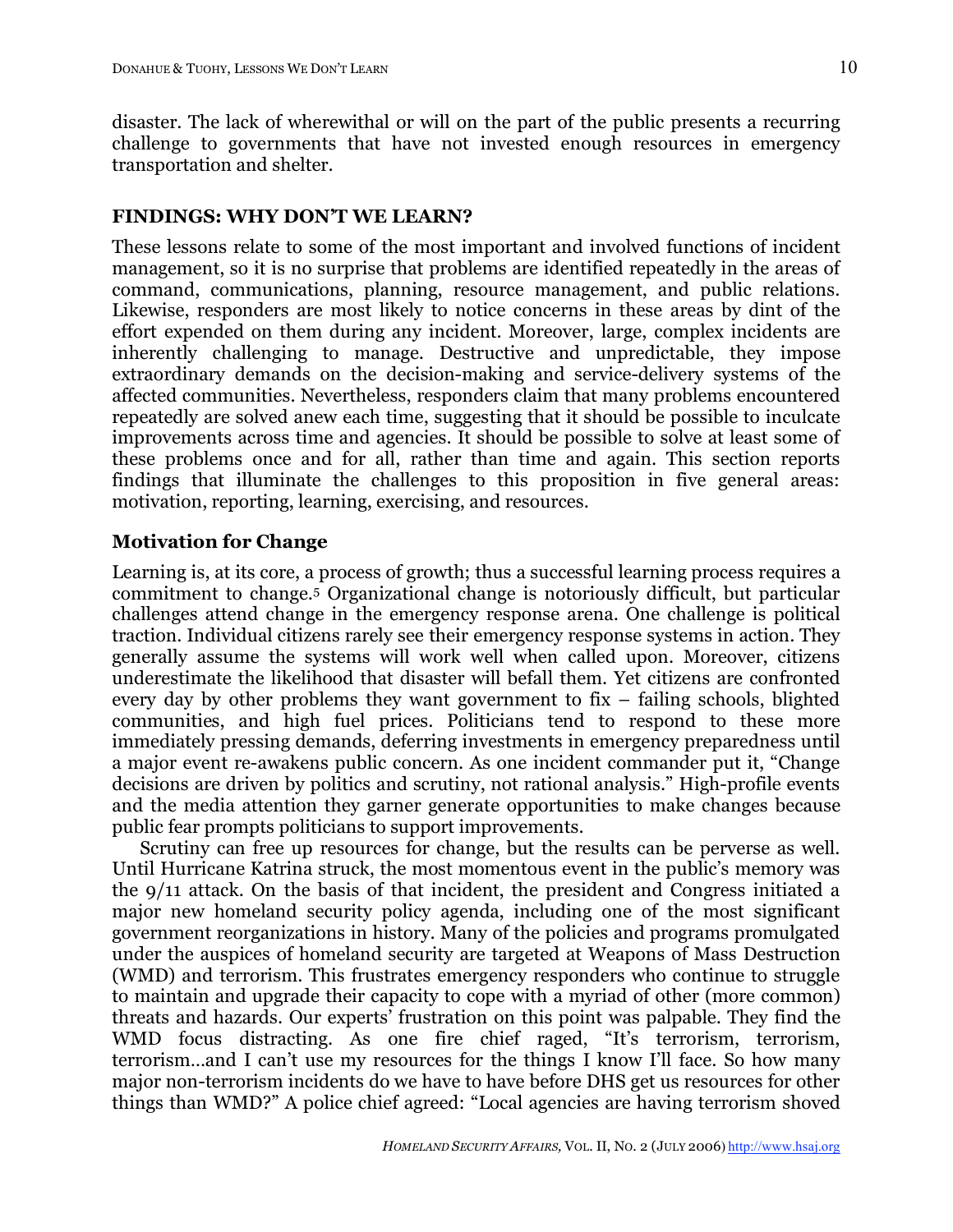down their throats. They can hardly do basic tactical training because of all the mandates for certifications, much less terrorism training."

Even following a major event, it is hard to sustain a commitment to change long enough to accomplish it. After an incident, it takes time to conduct an analysis and identify lessons. Washington D.C. and the public have very short time horizons; neither waits for these reports to move ahead. The government tends to focus on fast (and inexpensive) solutions – quick wins they can point to before public attention wanes. This kind of nearsightedness is inconsistent with meaningful change. By the time reports come out, there is no will (nor funding) to implement changes. By then, leadership has either turned over or moved on to something else. One local manager told us "We thought we did a lot of work with our politicians after the last major incident. But they have better things to do. Five minutes after that incident is over, they're on to something else. There are a lot of gains to be made if they do well [managing a disaster], but an incident is a political flash in the pan for them."

Even in cases where important lessons do make it to the public agenda, the disparate emergency response community lacks a shared vision of what to do about those lessons. Response professionals see desired outcomes differently based on what agencies and disciplines they represent. Our focus group claims this problem has gotten harder since 9/11, because federal involvement in trying to solve problems is so much greater. The federal government has many resources to devote to policy and planning relative to local governments, who do not have much capacity. On the other hand, it is the locals who deliver services, are closest to the needs of the community, and best understand how to meet those needs, whereas federal agencies are removed from the exigencies of emergency response operations. As a result, federal and local agencies talk past each other. Even in cases where federal and local policymakers see problems the same way, federal ambition outstrips local capacity; federal agencies do extensive planning, but there are not enough local resources to meet the federal vision.

Another impediment to change is the episodic nature of significant events. Any given agency experiences incidents fairly infrequently, but looking at the nation as a whole, relevant events occur all the time. For the nation to improve response overall, the emergency response community has to be able to learn from all of these events. This calls for organizations to think of their experiences collectively, and be willing to learn from each other. But it can be difficult for agencies to perceive the experience of others as relevant to their own responsibilities and operations, and it can be hard to prioritize these lessons over the daily problems an agency confronts in its own jurisdiction. One chief told us, "There [are] no teeth in lessons from someone else's experience. We don't really learn from others unless we can really imagine ourselves in that other person's circumstance." Another explained the problem this way:

We fail to recognize and apply the lessons on a daily basis. We kill firefighters over and over again the same way, report after report after report. We look for big lessons, but fail to identify the small ones and apply them in 'onesies' and 'twosies' every day. Why? We don't see the relevance, or think it won't happen here, or we're too parochial. We're tone-deaf to things that happen to other organizations. Distance in time and space makes this worse. As we get further from each other and the event gets further in the past, it is easy to ignore it. And, even if you accept that something needs to be done, how do you manage it with everything else that's coming at you as a priority every day? Small lessons just don't take priority.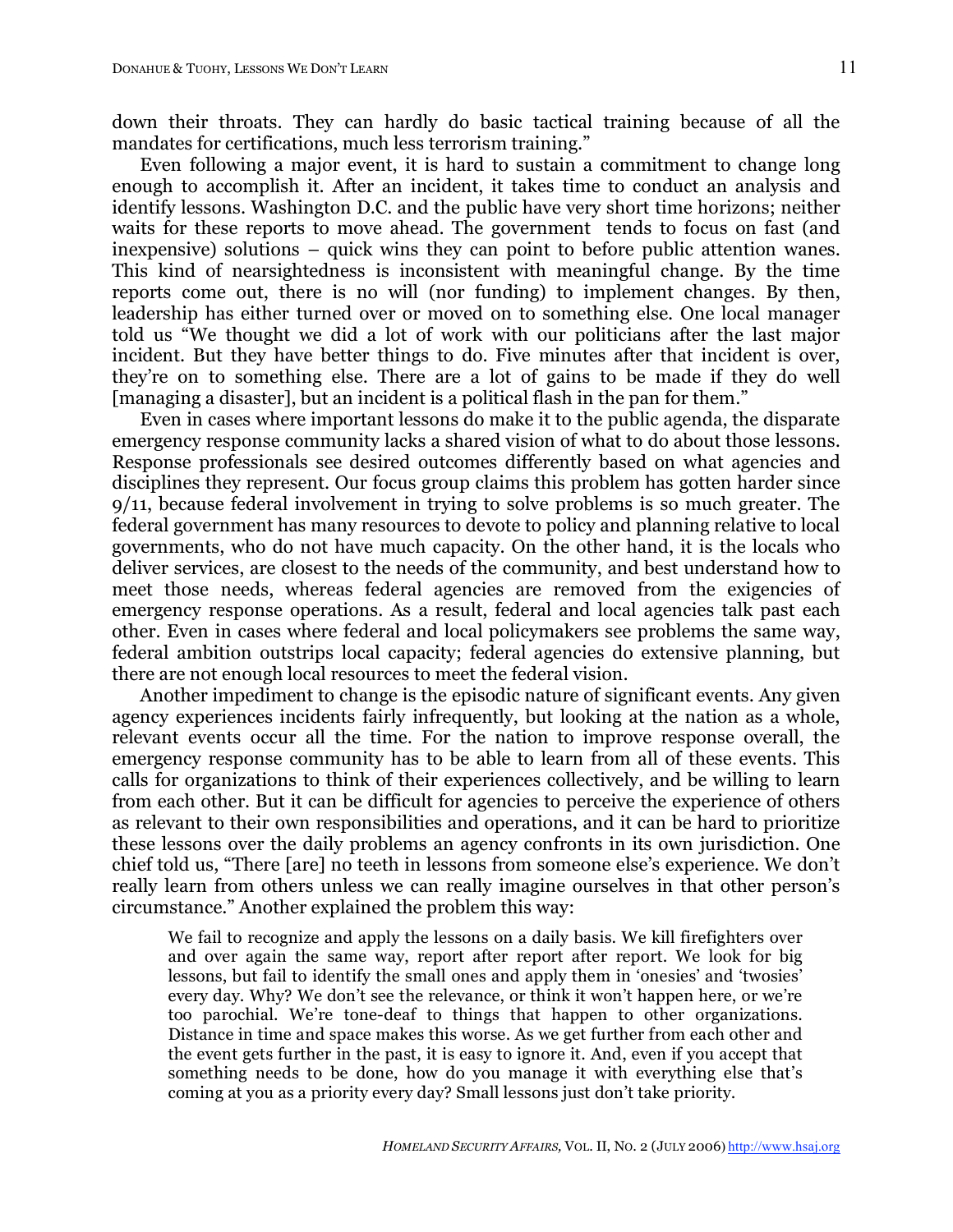Beyond this, it seems that pressure for change from within the discipline does not have the same force as external scrutiny. As we have said, public fear can motivate rapid behavioral change. An example that members of the focus group pointed to was the transformation in the active-shooter doctrine that resulted from the Columbine High School shooting. The protocol changed dramatically in eighteen months, and the change was universal – all S.W.A.T. teams in the country updated their procedures.

Why did such a sweeping change happen so fast on the basis of a single incident? There were three reasons. First, public scrutiny; every community had a school full of kids whose parents were afraid. Second, willingness to admit to an important lesson; the Columbine Police Department stood up and said, "We didn't handle this right." Third, rapid dissemination; the new protocol was sent to every department across the country through the law enforcement information network. Our focus group participants contrasted this example with the fact that it took five years and a lot of firefighter deaths to get Rapid Intervention Teams (RIT) established, even though many in the field knew they were necessary.

All of this suggests that thinking about learning and change in a single agency or discipline faces substantial barriers. Doing this work collectively is even harder, especially when long-standing animosity gets in the way. It is common for agencies to compete for attention and resources daily, and this only gets worse with big incidents. But one chief acknowledged that collaboration is a key enabler of learning. As he said, "If you're not alone in this game it's a lot easier. If you're learning alongside others who face the same problems and will be your partners in a major incident, then you're more likely to obtain broader, more persistent change because you change expectations across organizations."

#### **Review and Reporting Process**

Assuming that an agency is open to learning and change, the learning process can be thought of as beginning with the identification of lessons. This is typically accomplished through the publication of After Action Reports (AARs). Our response experts told us that while some reports are very comprehensive and useful, lessons reporting processes are, on the whole, ad hoc. There is no universally accepted approach to the development or content of reports. Moreover, there are often several reports that come out of any given incident. Sometimes joint reports are prepared, but more often agencies or disciplines write their own without consulting each other. These reports differ and even conflict, since perspectives and experiences (even from very reliable sources) vary dramatically, so that "sometimes you wonder if people were on the same incident." It is difficult for an agency seeking to learn from the reports to de-conflict them, since there is no independent validation mechanism to establish whether findings and lessons are "right."

Worse than conflicts and possible inaccuracies, concern about attribution and retribution is a severe constraint on candor in lessons reporting. It is politically dangerous for an agency or a leader to own up to mistakes and problems for fear that the leader or agency will be penalized. To contend with this, lessons are often reported in a much redacted way; as a result, the level of detail required to make a lesson meaningful and actionable is lost. Meaning is also diluted by the lack of a common terminology. The same functions are described using different terms in different disciplines and parts of the country. Or the same terms are used to describe different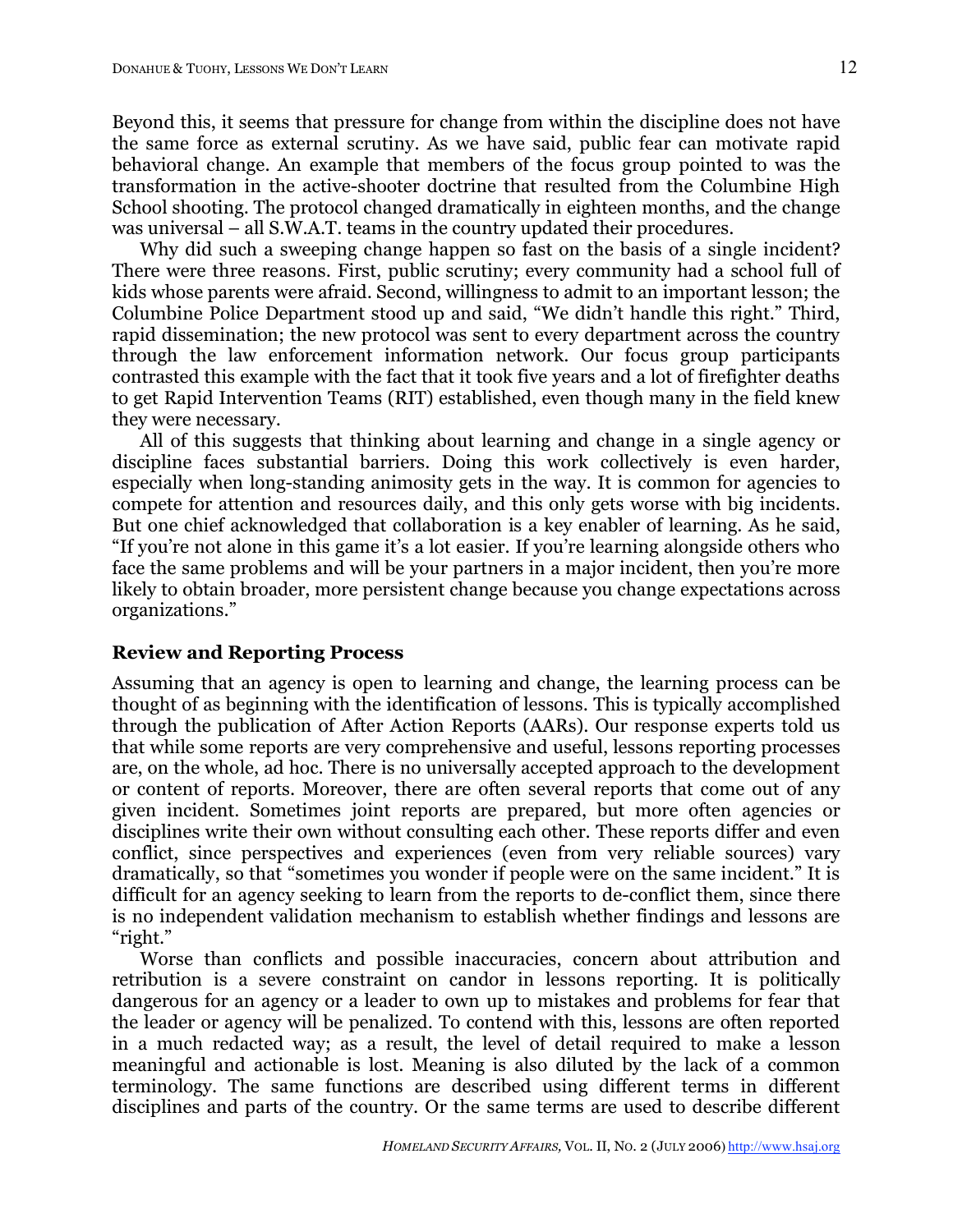Another substantive problem is that the focus of reporting is unbalanced. AARs typically focus on what went *wrong*, but chiefs want to know what they can do that is *right*. Reports tend to detail things that didn't work, without necessarily proposing solutions. Incident managers seek a lessons-learned system that provides good answers, solutions, and best practices. They want to hear what *to* do, instead of what *not* to do. They would also like to hear about "near misses," things that almost went wrong and could go wrong again elsewhere without preventive action. This kind of reporting requires an additional analytical step; to produce reports that meet these needs, those preparing the reports need to understand not only what happened, but also why it happened and what corrective action would have improved the circumstances. Reports of this depth and quality are relatively rare. Beyond this, many opportunities to learn smaller but valuable lessons are foregone because formal reports are typically only generated for major events, not for small day-to-day incidents. These "less significant" lessons, if disseminated, offer important opportunities to make more manageable developmental changes in response procedures, but there is no mechanism by which these smaller lessons can be easily reported and widely shared.

The value of even well-crafted reports is often undermined because they are not distributed effectively. Most dissemination is informal, and as a result development and adoption of new practices is haphazard. Generally, responders must actively seek reports in order to obtain them. Lessons do get reported at conferences, but these discussions rarely trickle down to the front line. There is no trusted, accessible facility or institution that provides lessons learned information to first responders broadly, although some disciplines do have lessons repositories. (The Wildland Fire Lessons Learned Center and the Center for Army Lessons Learned are two prominent examples.) And there are some consolidated collections of reports that attempt to fill this need. (See, for example, the Memorial Institute for the Prevention of Terrorism's Lessons Learned Information Sharing web site.<sup>6</sup>)

### **Learning and Teaching**

Failure to learn is due, in part, to a lack of systems to identify and disseminate lessons. Even when lessons are identified, our response experts told us, most learning and change processes lack a formal, rigorous, systematic methodology. Simplistically, the lesson learning and change process iterates through the following steps: Identify the lesson  $\rightarrow$  recognize the causal process  $\rightarrow$  devise a new operational process  $\rightarrow$  practice the new process  $\rightarrow$  embed/institutionalize and sustain the new process.<sup>7</sup> It is apparent in practice that there are weaknesses at each of these steps.

Learning begins with an analysis to identify the causal process that underlies the lesson. Absent this, there can be no confidence that a remedy will work and this kind of analysis is rare. One manager explained, "We don't study lessons carefully enough and apply them in a serious way. We don't drill down into the details of what changes are really required to address lessons." In particular, our incident managers told us that agencies find it difficult to think in general terms to be able to see how lessons from one incident or discipline might apply to another. This dilemma is intensified by the fact that the emergency response disciplines writ large lack a common operating doctrine. Without common, accepted conventions against which to compare behavior, it is hard to spot deviations and inconsistencies that suggest the need for learning and change.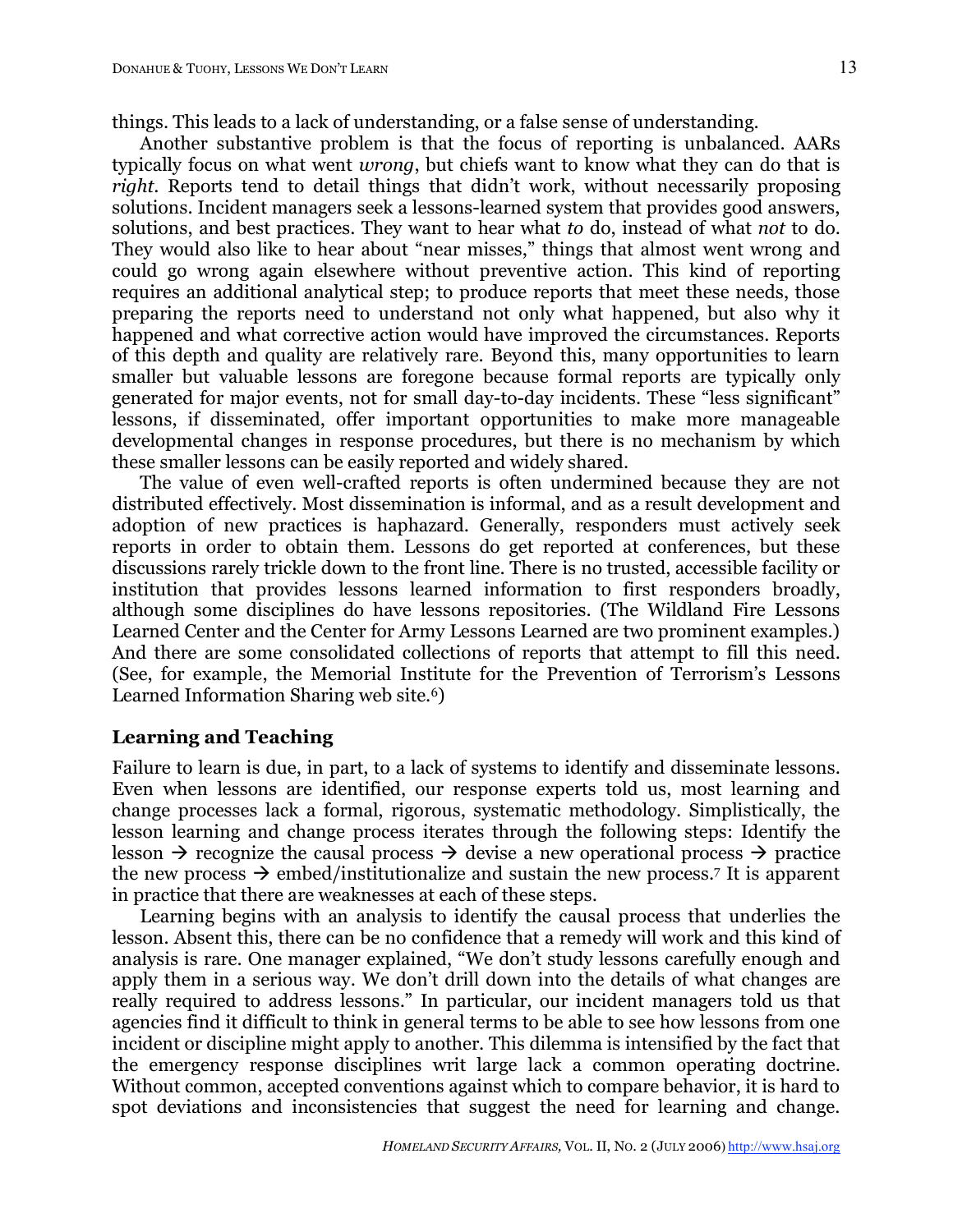Moreover, agencies tend to consider individual incidents and particular lessons in isolation, rather than as systems or broad patterns of behavior. A chief put it this way: "We don't look enough at the relationships of components. Day to day, we focus too narrowly and short-term, so our problem-solving approach doesn't consider the whole *system*."

Following the analysis through which lessons are identified and appropriate remedies understood, practice is required to inculcate new behavior. Often the work of identifying relevant lessons and devising corrective actions makes the agency feel it now knows what to do. One responder admitted, "We spend a lot of time writing AAR's, which gives us the sense that we learned lessons, but the lessons are not consolidated into a training regimen, and so we don't actually learn them." Our focus group participants agreed that practice gets shortchanged. As a result, the link between the last two steps in the learning process seems especially tenuous. Agencies that do get to the point of practicing a new process are lulled into a false sense that they have now corrected the problem. But when another stressful event happens, it turns out this new process is not as firmly embedded as the agency thought. "We feel committed to new courses of action, but then they fall apart on exercises, much less incidents." A lack of practice means that processes have not been rehearsed well enough to work out details and problems, or to develop trust in the new process. Since responders do not really understand and trust the new process, they revert to their old familiar ways. These old habits seem "safer," even though past experience has shown they do not work. One chief described this pathology as follows: "Lessons represent dramatic changes that are hard to entrench. So we fail because we're not disciplined enough, and we fall back to old habits rather than sticking to what we learned."

This problem is rarely noticed until another event occurs because follow-up is inadequate. Our experts told us that feedback after implementing new practices is typically informal and passive; it comes from simply noticing improvement, rather than actively testing for it. One responder summed up the problem: "There are breaks throughout the cycle. Even if we could identify lessons, identify corrective actions, implement them, train them, and exercise them, how do we know if the changes solved the problem?" Lessons are not clearly linked to corrective actions, then to training objectives, then to performance metrics, so it is difficult for organizations to notice that they have not really learned until the next incident hits and they get surprised. As an Oklahoma City Chief told us about his experience after the Murrah Building bombing, "We'd been through a major incident, and when the next one was inbound, we thought we were ready, thought we'd learned and knew what to do. Then the incident hits and we have the same problems all over again. Turned out we didn't really learn what we thought we had." Responders from New Orleans echoed this sentiment: "We did Mardi Gras so well that Katrina felt like a sucker punch."

According to our focus group experts, fixing the weak links in the lessons learning cycle requires that response agencies have a deeper understanding of how to learn. But, they say, the learning process is not taught in our emergency response educational institutions. For example, the National Fire Academy (our premiere institution of learning in the fire service) doesn't teach learning science or systems thinking at any level of sophistication. Our emergency response agency leaders especially need this knowledge. One manager highlighted this need: "We don't know if we are even creating the mechanism appropriate to learning in our agencies."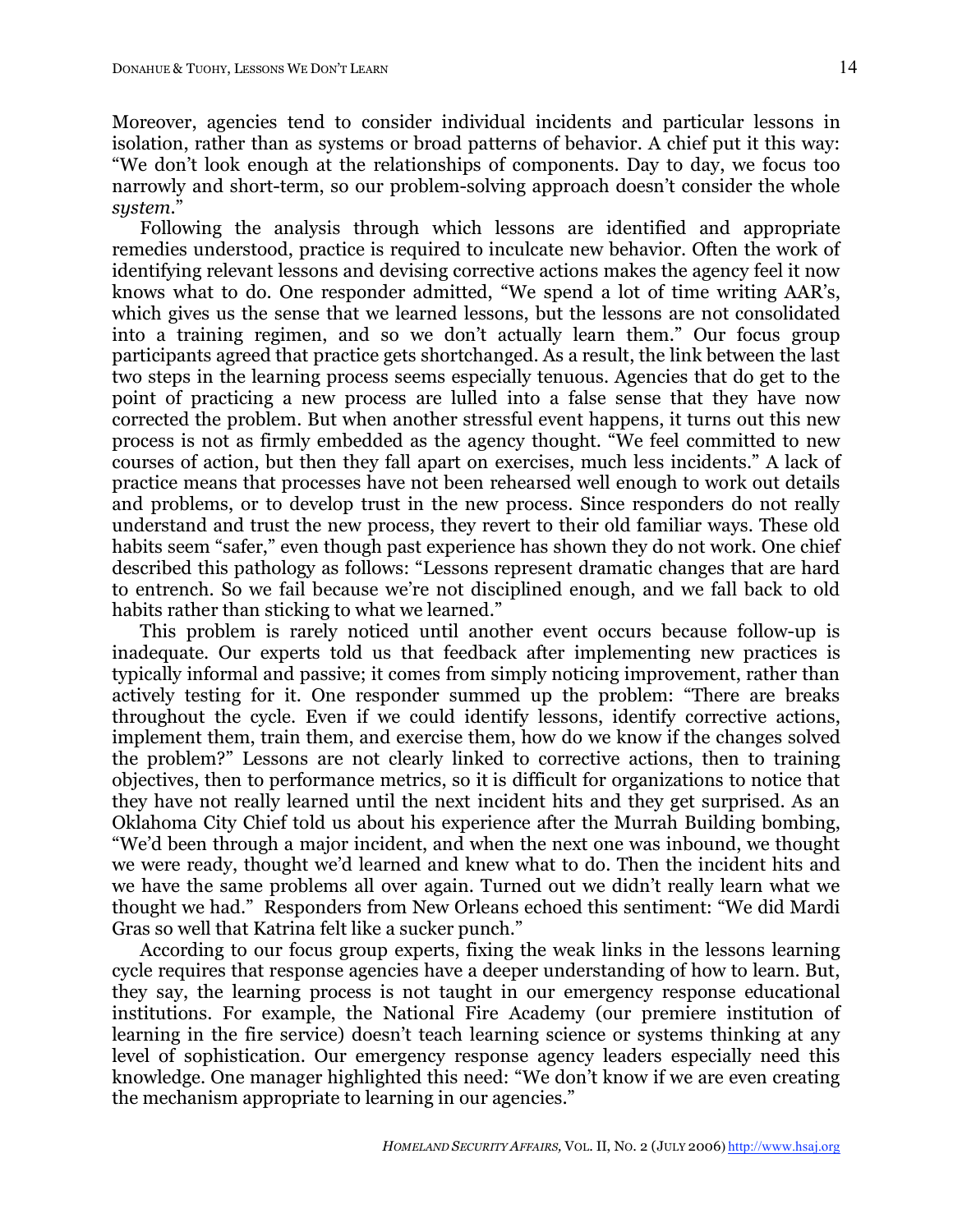### **Exercising**

Perhaps the key mechanism for testing, practicing, refining, and inculcating new lessons-derived behaviors is exercising. Almost every AAR discusses the crucial role that training and exercising play in building capacity. Unfortunately, our AAR review and focus group betrayed several important weaknesses in the way disaster exercises are designed and executed.

One design problem is striking the right balance between the known and the unknown. On the one hand, it is very important to prepare for what is likely. But preparing for the events that will probably occur does not get responders ready for the unusual, unexpected, and unforeseen, and how to handle these kinds of circumstances. One chief asserted that "we don't use our imagination in preparedness," but also acknowledged the opposite problem: some exercise scenarios are so far-fetched that they are a waste of time. At the same time, responders, like citizens, would rather believe that the possible worst case just will not happen. This kind of denial stems in part from the fact that it is important for emergency responders to have confidence and courage in the face of extreme adversity. One incident manager explained: "The hardest thing is to train a firefighter or a cop to know that they're overwhelmed. They are trained to feel like they can handle it. It's a rude awakening to recognize your own mortality, but we've got to."

Another design problem is a lack of realism, not with respect to scenarios, but in terms of what is required of responders and incident managers. Exercise procedures are typically simplified, compared to how they would actually unfold in a real event, in order to meet the time and resource limitations of exercises. This masks complexity, however, and responders often fail to appreciate what it really takes to get work done; when reality hits, "the devil is in the details." One senior leader explained, "In planning and exercising, everything works nicely, but this doesn't happen in the real world." This lack of realism sometimes stems from the fact that exercises are rarely held without advance notice and tend to escalate progressively, rather than erupting suddenly on a broad scale. Sudden-onset incidents present a particular challenge for which responders need better preparation. One expert described his concern this way:

As incidents escalate progressively in front of us, we build and add systems. We do this naturally. But what happens when the incident starts out big and requires a large system right out of the gate? We don't know how to handle instantaneously large, complex incidents. We go in thinking "I can handle this." We don't go in thinking "I'm overwhelmed from the get-go."

Finally, a major impediment to exercising is fear of failure – not in reality, but in the exercise. Our response experts told us that most exercises have a punitive tone. Exercise designers and evaluators have some "school solution" in mind that is never revealed to exercise participants. The participants do not understand in advance what the expectations are for success and the exercise objectives are unclear. As a result, participants make obscure decisions during the exercise, for which they are later criticized. This has occurred often enough that responders are reticent about participating in exercises. One senior manager explained the problem this way:

We exercise wrong. People don't come to exercises because they're afraid they'll be tested, that they'll make mistakes, and that they'll be embarrassed. They make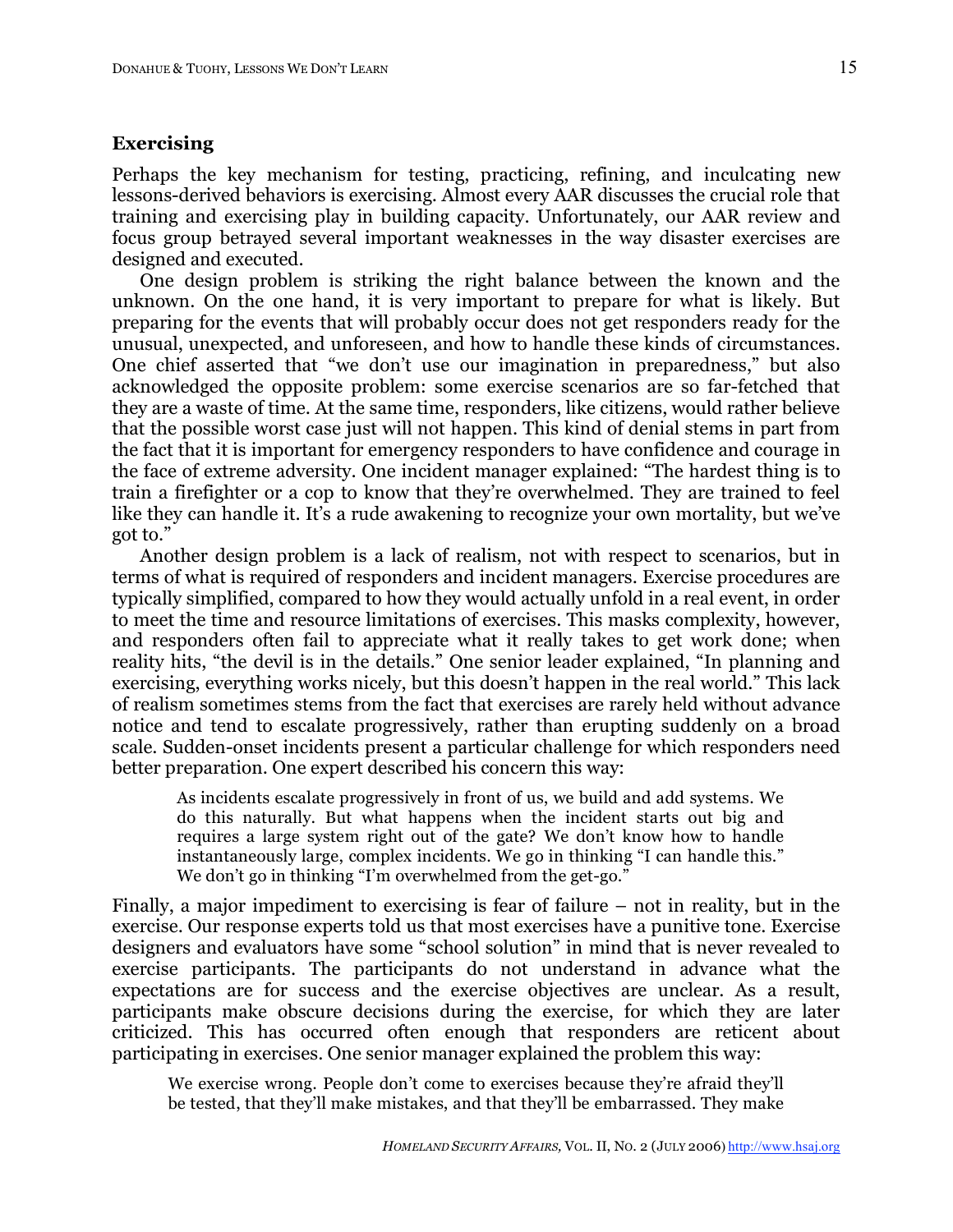This situation is not helped by the fact that exercises are often designed and delivered by contractors, whose interests may have more to do with business than with improving response performance in the field during a major incident. Our focus group participants fear that this punitive approach will only get worse if exercises become DHS's main tool for assessment and funding allocation.

There are also important imbalances in exercise goals and the content of exercise scenarios. Responders told us that the preoccupation with terrorism and WMD means that DHS mandates state and local governments to perform exercises they do not need, dealing with scenarios that are far down the list of likely events or do not focus on important capability gaps. In fact, a narrow focus on WMD is potentially damaging to our preparedness. There is only so much room on an agency's training schedule. If WMD displaces too much, there is not enough time to focus on training to address lessons the field has identified. Even making room for the most pressing lessons is already hard. Our experts assert that state and local governments need to identify their greatest threat and weakest capability and define their own relevant exercise needs.

Another common problem is that exercises have proliferated in light of events and studies highlighting weaknesses in preparedness. Not only are there too many exercises, there are too many goals for each one. As a result, locals are inundated with exercise requirements to the point that their participation is not productive. Our experts suggest fewer exercises with narrower and sharper objectives: "We are already exercised to death. More exercises is not the answer." Finally, exercises fail to target one of the most important levers of preparedness: regional relationships. Agencies either exercise in isolation with simulated interactions, or the interactions that are required by an exercise do not mimic those that would operate in a real disaster. As a result, agencies fail to derive perhaps the most important benefit of the exercise process: relationships with other agencies, jurisdictions, and disciplines.

Execution problems further undermine the value of exercises. A major problem is that many responders miss exercises, because they happen on a particular day and shift, and exercises of a particular type may happen only one time or once a year. So only some of the force gets the experience. Moreover, while the same agencies may participate together in several exercises, the participants vary from exercise to exercise. As a result, people have a "one-shot" experience and do not get a chance to learn from their mistakes and then try it again. Worse, uneven participation means that agencies miss the opportunity to build strong, trusting relationships. Finally, an important result of exercises is to expose deficiencies so that they can be examined and corrected, but fear of retribution or penalties impede honest reporting. Too often, public officials report wonderful successes and do not reveal problems. As a result, the public thinks everything is under control and has unrealistic expectations when a bad incident actually happens and agencies do not get the resources they need to correct problems.

### **Resource Constraints**

Commitment to learning is wasted if resources are not available to support the process.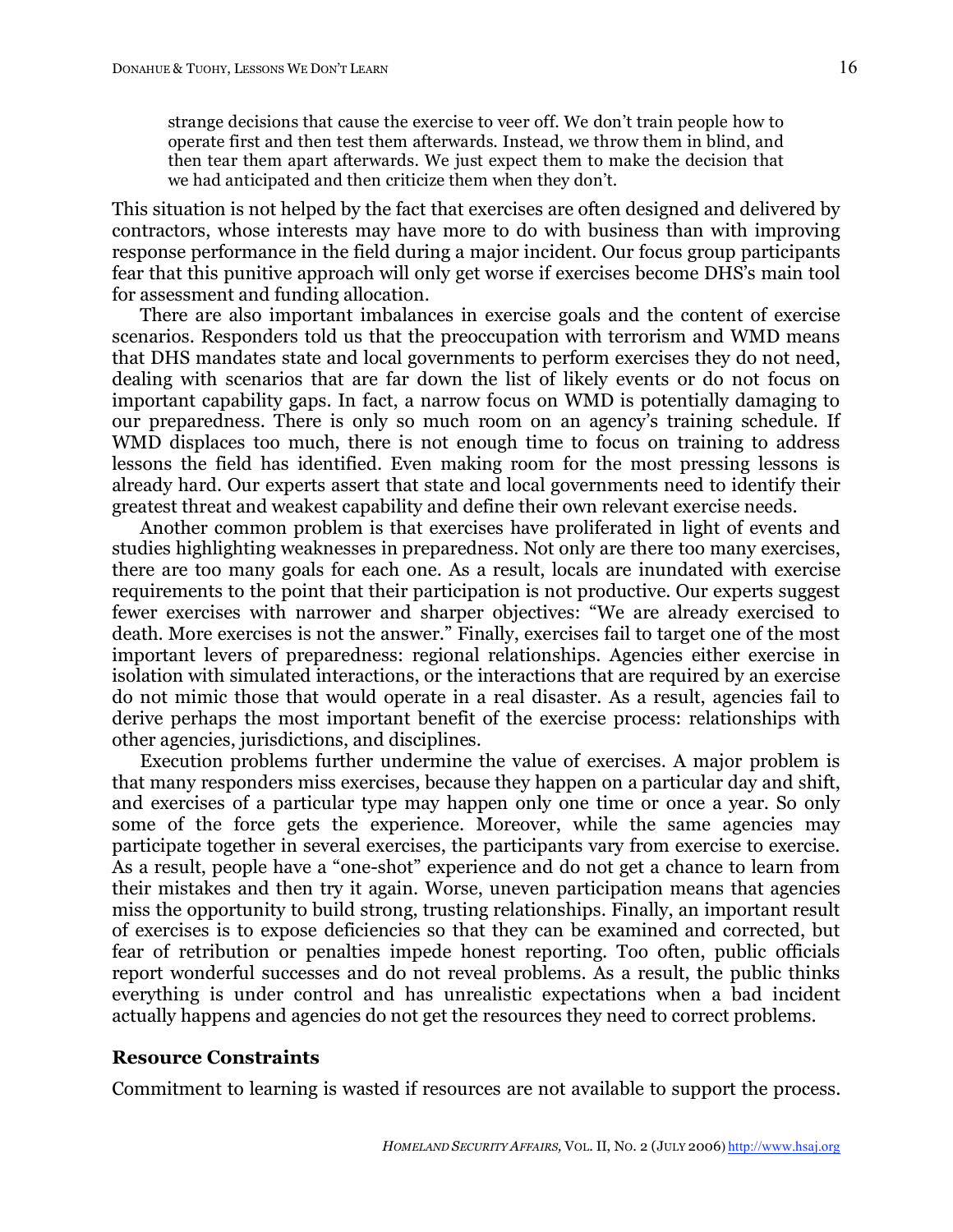Unfortunately, funds available to sustain corrective action, training, and exercise programs are even leaner than those available for staff and equipment. One chief asked, "Even if we read every AAR, where do we get capacity to implement lessons in our organizations?" Part of the problem is that investments in basic capacity are not as marketable – as "sexy" – as equipment for combating terrorism. Furthermore, carefully conceived, sophisticated, progressive training and exercise programs are very expensive in time and dollars. Unlike the military, which spends a great deal of time training when they are not actually fighting, emergency responders have many other ancillary duties aside from responding to calls. Response agencies cannot pull personnel off the line or off these duties for training and exercises. And, our experts admitted, we shouldn't be investing resources in training and exercises unless we make the effort to improve our lessons-learning processes. "If you don't get the lessons right," they say, "you chase hollow solutions and throw money around without actually solving problems."

To synthesize our findings, we believe the fundamental challenge is that it takes long-term resource commitment and organizational discipline to solve recurring problems. Too often, however, political support is too transient as other, more visible, concerns divert resources from longer-term preparedness activities. Even in the emergency response domain, attention devoted to terrorism distracts from developing the basic capacity needed to respond to more common incidents. Agencies are easily distracted by their daily missions, as well. Because lessons from major incidents are not easily accessible, are not detailed enough to be useful, and their relevance is not immediately obvious, agencies are reticent about committing the time and effort needed to really understand, develop, and implement corrective actions that would improve their performance. Even if they do decide to adopt new procedures, inadequate practice prevents transitional changes from taking hold. Further, those changes most likely to become embedded are smaller internal adjustments, rather than broad culture changes that arise from a vision and doctrine shared across agencies, jurisdictions, and disciplines.

# **RECOMMENDATIONS**

We asked our participants for ideas to improve our ability to learn the lessons of the past. Their ideas centered around three themes.

1. The need to radically improve the way we train and exercise.

2. The need for a comprehensive, nation-wide capability to gather and validate the information we learn from incidents, develop and vet corrective actions, and disseminate them to those who must inculcate the changes.

3. The need for incentives to institutionalize lessons-learning processes at all levels of government.

# **Training and Exercising**

Across the board, our study participants felt the key to learning lessons is to improve the way we train and exercise. Most importantly, exercises must be recast as learning activities targeted at improving performance, not as punitive tests where failure is perceived as threatening an organization's ability to garner funding or maintain political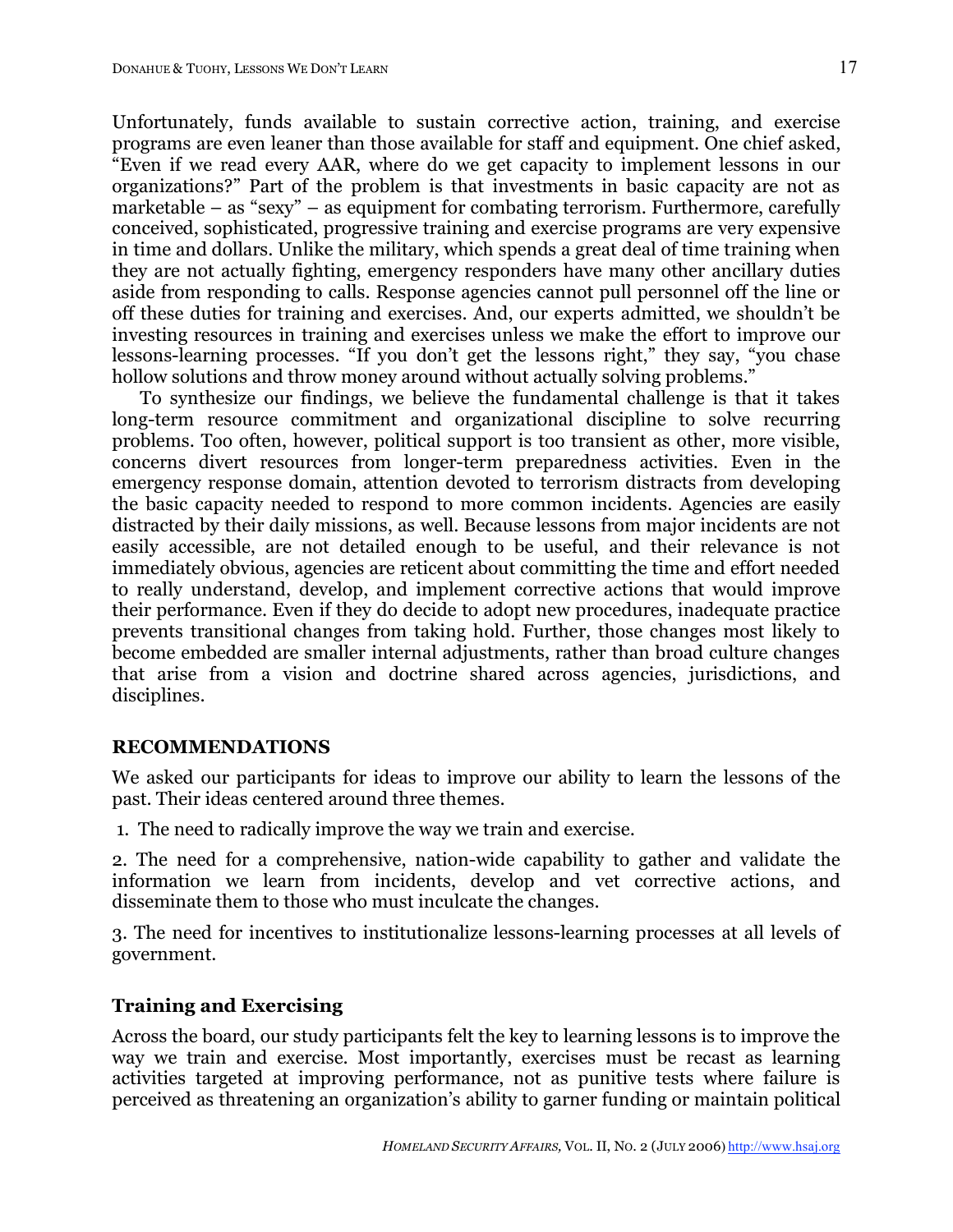favor. This requires improvements in exercise planning. In particular, exercise planners should explicitly link the lessons a jurisdiction seeks to learn to a limited set of focused exercise objectives, rather than trying to accomplish numerous ill-defined goals. Our participants recommended that exercise planning should follow the military-style crawl  $\rightarrow$  walk  $\rightarrow$  run structure where participants first learn expectations about appropriate actions and decisions (crawl), then move slowly through a scenario taking the time to practice decision making (walk), and then pick up the pace and the challenges as they get more adept (run). This suggests that responders should engage in smaller, more frequent, narrowly tailored exercises with limited goals before they get to exercises on the scale of TOPOFF. An exercise program with this sophisticated, progressive structure is resource-intensive and will require federal support. DHS should reorient and enhance their exercise planning resources to help state and local agencies plan and execute exercises that fulfill these goals.

The participants offered advise for their own agencies as well, beginning with making training for large-scale events tougher. While the table-top exercises commonly employed provide valuable practice with strategic and tactical decision making, they are not realistic enough to test jurisdictions' abilities to coordinate resources and communicate with each other. We must find a way to introduce the chaos and common failures likely in a real event into state, regional, and local exercises. And local agencies need to find a way to inculcate practice with the protocols and behaviors suggested by lessons in daily activities. For example, jurisdictions that explicitly set up incident commands for every event they respond to – even the small ones – are better able to inculcate this way of operating as a habit responders will draw on during major incidents when it is especially necessary.

Finally, individual agencies also need to do a better job of adopting disciplined processes for reporting lessons and updating plans to reflect them, so that lessons, planning, training, and exercising can be better integrated. None of the lessons identified in this study as recurring are hazard-specific. They arise from incidents of all types. This suggests that even though disasters seem unique, solutions to them can be generalized. Most experienced incident managers will tell you that the best way to make a decision in an emergency is to make it well ahead of time, before an incident happens and before the specific nature of the problems that will arise is known. This suggests two things: first, that an all-hazards perspective is appropriate and should be emphasized, and second, that many of the issues that will arise from an incident of any type can be addressed in a rigorous planning process. To support lessons-focused planning, agencies must establish and follow a requirement to document events and lessons learned immediately post-operation, for small events as well as large incidents. Adopting a standard format for this process will make it easier for responders to follow this mandate. Agencies must also require that lessons learned (both theirs and other organizations') are consulted and considered as plans are revised. To assist this process, the incident managers in our study see an important role for the federal government in creating a national capability to identify and advocate lessons learned.

### **National Emergency Response Lessons Learned Institute**

Learning lessons depends on the development of a robust analytical capability. Such a capability could be the core of a new national doctrinal institute or part of an existing federal academy or preparedness activity. Any of these arrangements would be a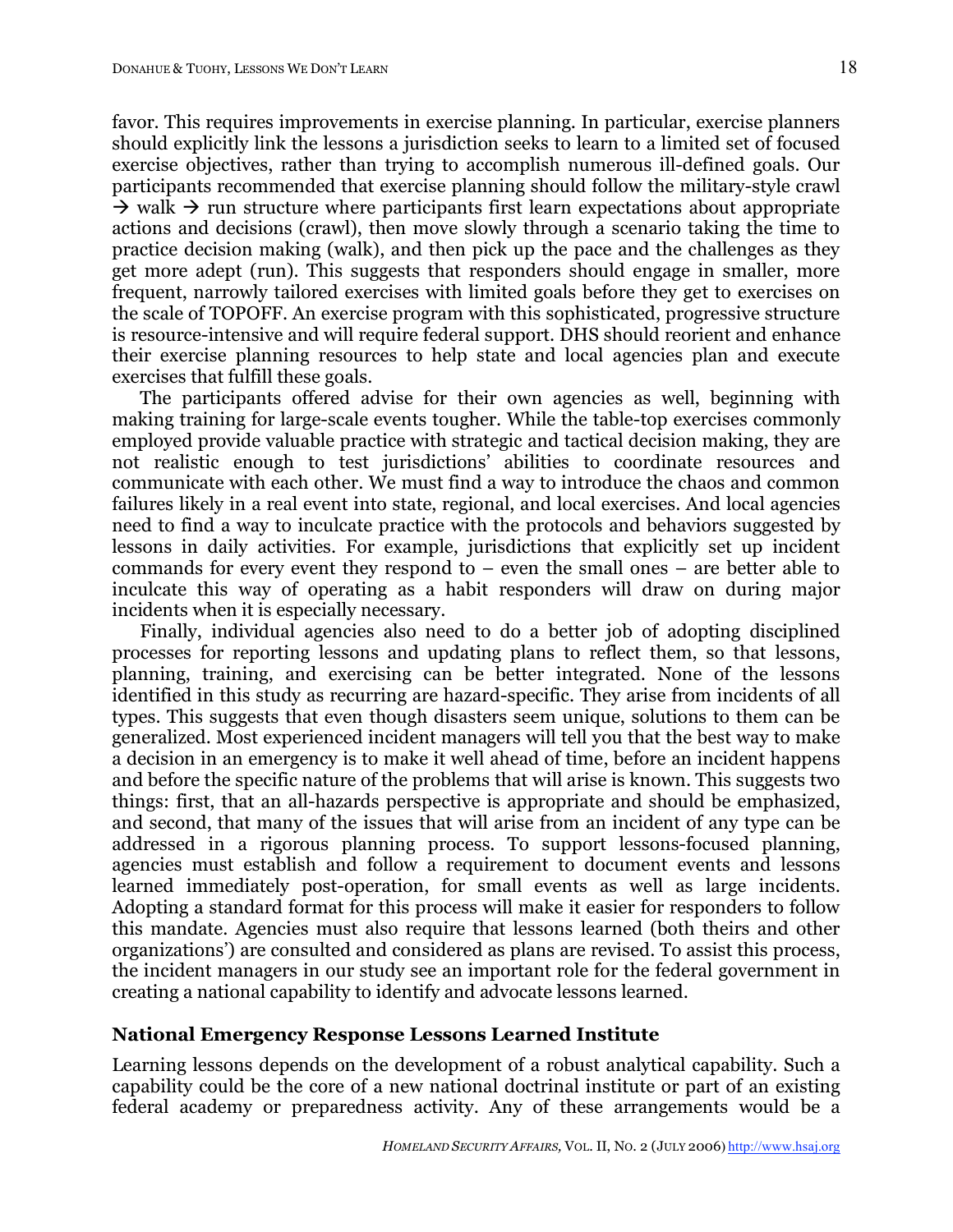significant undertaking, however, and would not succeed as simply an "additional duty" of an existing organization. Analysts who support this institution would need to be able to understand the information in AAR's, translate them into a common language, identify and resolve conflicting information or conclusions, develop the required changes in policy and procedure, vet or test those new concepts, and deliver them to the organizations who need them. This would require analysts with both expertise in learning science and in-depth knowledge and experience in the emergency response and incident management domains.

For this institute (whatever its configuration) to be effective, it must begin by promulgating a sound reporting system. Good reporting is demanding and resourceintensive; it requires clear criteria for what is to be reported, a standardized reporting process, a robust and secure data management capacity, and a user-friendly interface. A universal national reporting methodology would help response organizations understand what they should include in their reports so that they will be useful tools for learning and change. A common format would make it easier for agencies to understand each other's reports.

Once reports are submitted, the institute's analysts could work on understanding the lessons indicated in reports in order to consolidate findings and develop proposed procedural changes and alternatives, additions to doctrine, or new concepts of operations. Then, the institute should use sophisticated information technology to make their findings easily available across response disciplines. Tools such as databases with smart search engines, electronic update bulletins, and web-based training, should be employed so that responders could easily find information relevant to their missions, disciplines, service responsibilities, and hazard environments. Just creating a database will not be enough, however. It must be broadly recognized across response disciplines as a definitive, comprehensive, and valid information source. To ensure the ideas, information, and proposals generated by the institute are trusted by the response community, a peer review process to validate the lessons and ensure the proposed solutions are legal, workable, and effective is essential.

Also essential are activities to push important information out to users proactively and regularly through several modes and in a variety of forums. As examples, safety bulletins and time-sensitive alerts should be rapidly disseminated. A system akin to the National Law Enforcement Telecommunication System (NLETS) and other messaging systems currently used by police agencies could be effective. The institute should also have a regular publication and submit articles and columns in established emergency response trade journals. The institute should sponsor broad, multi-disciplinary, lessonsfocused conferences. Finally, the institute should conduct senior leadership training forums that focus not only on lessons that need to be learned but on how to learn them.

A crucial concern when developing an effective lessons analysis institute is liability. For a lessons reporting and dissemination system to have integrity requires that those who report be protected from retribution. Absent this protection, reports cannot be specific enough to be useful. If lessons databases are fodder for lawsuits, jurisdiction attorneys may prohibit participation. The need for a high level of protection argues for enactment of such a system in legislation that assures immunity from Freedom of Information Act requests and restricts the use of reports in lawsuits, regulatory enforcement, or personnel actions. There are models for how a system like this could work. For example, the Aviation Safety Reporting System (ASRS) is a joint NASA-FAA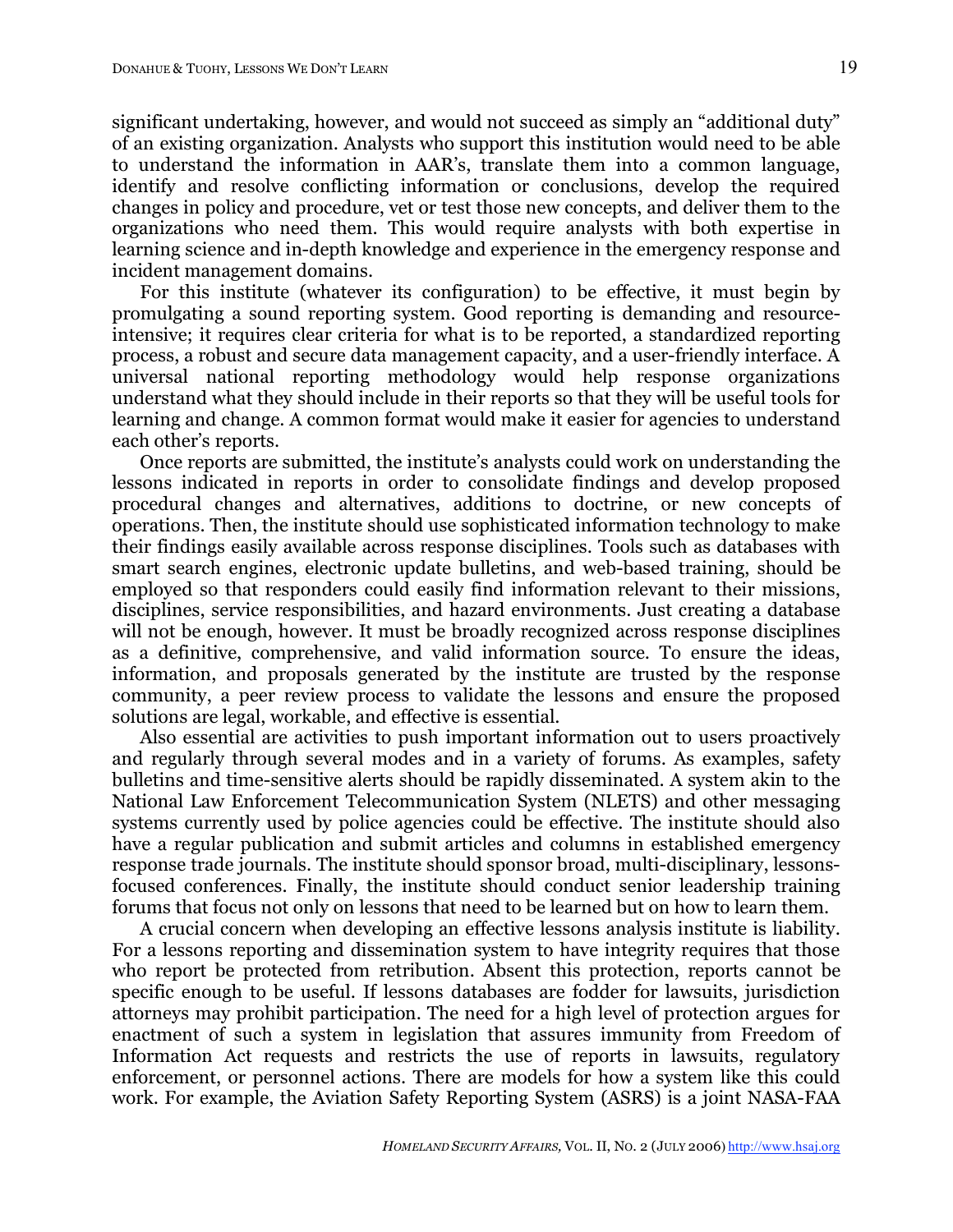initiative that collects, analyzes, and responds to voluntarily submitted aviation safety incident reports in order to lessen the likelihood of aviation accidents. Pilots, air traffic controllers, flight attendants, mechanics, ground personnel, and others involved in aviation operations submit reports to the ASRS when they are involved in, or observe, an incident or situation in which aviation safety was compromised. All submissions are voluntary and reports sent to the ASRS are confidential. The FAA has committed not to use ASRS information against reporters in enforcement actions. <sup>8</sup> Another example that demonstrates how this might be developed for the emergency response community is the National Fire Fighter Near-Miss Reporting System, which is intended to be a voluntary, confidential, non-punitive, and secure reporting system targeted at improving firefighter safety by sharing the details of unintentional unsafe occurrences. It is currently funded by grants from the Department of Homeland Security's Firefighters Grant Program and the Fireman's Fund Insurance Company. 9

### **Incentives**

The incident commanders who participated in our study pointed out that discussions of lessons are moot unless they can be disseminated to the grass-roots level nationwide so that line responders can adopt them. They noted that it is important to recognize that people respond to incentives – that is, line troops will change their behavior to reap rewards or avoid punishment. Currently, fear of retribution drives responders away from participating in exercises or reporting their mistakes, for example. We need to develop incentives that cause regions and localities to support and promote lessons reporting, change, and learning. One obvious approach is to make federal and state funding contingent on developing and using lessons-learning systems. This kind of "carrot" can work. For instance, Fire Act and SAFER grants require that agencies participate in the National Fire Incident Reporting System for the grant year and three subsequent years. This is one possible model.

In order to achieve broad consistency, our participants argue that it is important to promote a regional commitment to identifying problems and adopting best practices. They believe that local agencies were "more likely to adopt and indoctrinate lessons if the people they work with every day across a region are doing the same thing." Identifying appropriate regions is not a trivial task, however. Who constitutes the "right" set of local collaborators depends on the characteristics of the prospective participant jurisdictions, the resources they have available, and the hazards they face. Successful regions cannot be imposed arbitrarily; they should be formed according to some commonality identified locally. This will be especially challenging when natural regions cross state lines. Regionalization could be enabled by enhancing (and in some cases fixing) existing regional processes and mechanisms (e.g. Local Emergency Planning Committees and State Authorizing Authorities). Regional response plans could be a prerequisite for receiving funds from a regionally-targeted preparedness grant program. A federally supported regional exercise program could also promote broader interjurisdictional work.

### **CONCLUSIONS**

The fact that challenges to learning lessons persist, despite regular experience with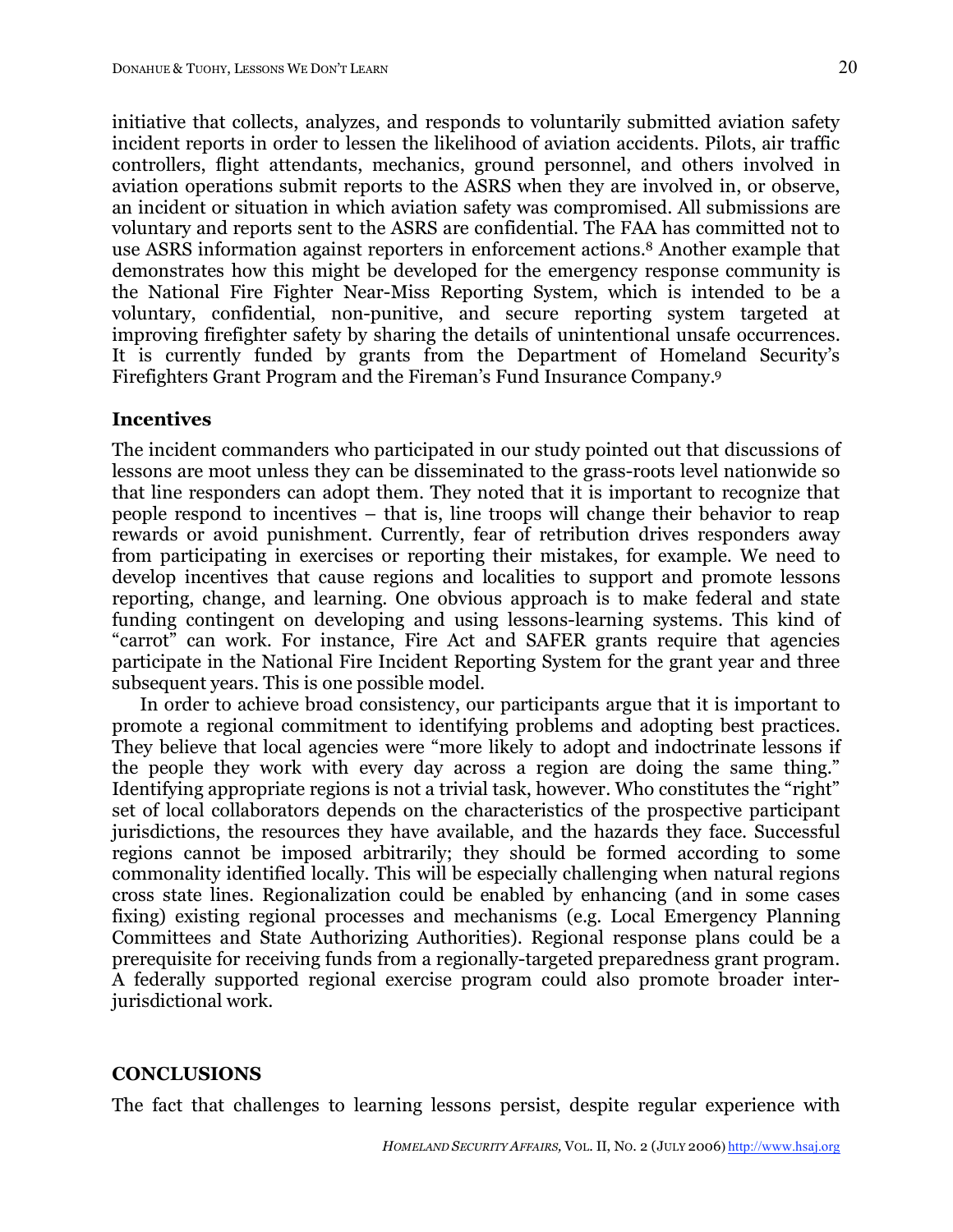them, is a serious concern. In today's environment, where the emergency response mission space is expanding dramatically to include broader homeland security responsibilities, the ability to capitalize on experience and improve capacity is ever more important. But organizations cannot just be told to "change." Enduring change needs to address the structure, system, and culture of an organization so that patterns of behavior can be adjusted. Truly institutionalizing a new process requires long-term commitment. This is what makes learning processes especially vulnerable: there are too many short-term distracters. Other political priorities, sensational concerns like terrorism, workforce turnover, other concurrent organizational change efforts, and daily missions all conspire to derail organizational transition. As a practical matter, then, the main problem with lesson learning can be seen as a lack of will and commitment, rather than a lack of ability. If lessons learned become a priority for leaders – especially local leaders who will be called to manage disasters directly – then lessons learned have a better chance of becoming a priority for everybody. Moreover, this commitment needs to be vertical; federal agencies must also commit to identifying and learning the lessons that are relevant to them. As one responder put it, "You can fix all the wagons locally, but if the wheels fall off FEMA's wagon, the system fails."

An additional conclusion is that most big lessons are inter-agency lessons. Learning them requires learning within and across agencies. It is not enough for agencies to try to learn these kinds of lessons in isolation. Despite its profound advantages, federalism gets in our way: we have national, state, and local governments but few robust regional forums for decision-making. Our system lacks substantial support and incentives for regional (multi-state within the nation, or multi-local within and across states) activities and for broad integration across the response disciplines. Disasters are regional – they do not recognize jurisdictional boundaries or disciplinary parochialism. Our systems for learning from disasters must therefore span these barriers.

Another key observation is that, as one reviewer of this article pointed out to us, much of what after action reports focus on is tactical, operational, and retrospective in nature. Reports tend to offer relatively little insight into the more strategic dimensions of disasters, and do not tend to take a prospective view of what can be done to prevent them. Our purpose in this article has been to consider how well we learn from our experiences, with the contention that it is by learning from successes and mistakes that we can be better prepared to act when something else happens. Yet, we also believe that prevention is an important (and often ignored) goal. This suggests two things: first, those who prepare reports often forego the opportunity to comment on how to avoid problems altogether (rather than contending with consequences); and second, further research is warranted to understand learning in the context of prevention (as opposed to response).

Finally, from an academic perspective, focused research can improve our understanding of how to make lesson learning work well. Immediate research opportunities include more rigorous textual and content analysis of the AAR's to validate our suggestive findings, to identify causal processes (understanding of which may enhance learning), and to understand the differences in perspectives that emerge across all agencies participating in the same incident. Researchers should bring the learning science and social psychology literature to bear on developing approaches to effective learning tailored to the challenges of preparedness and emergency response. In short, helping organizations navigate the complexities of lessons learning should be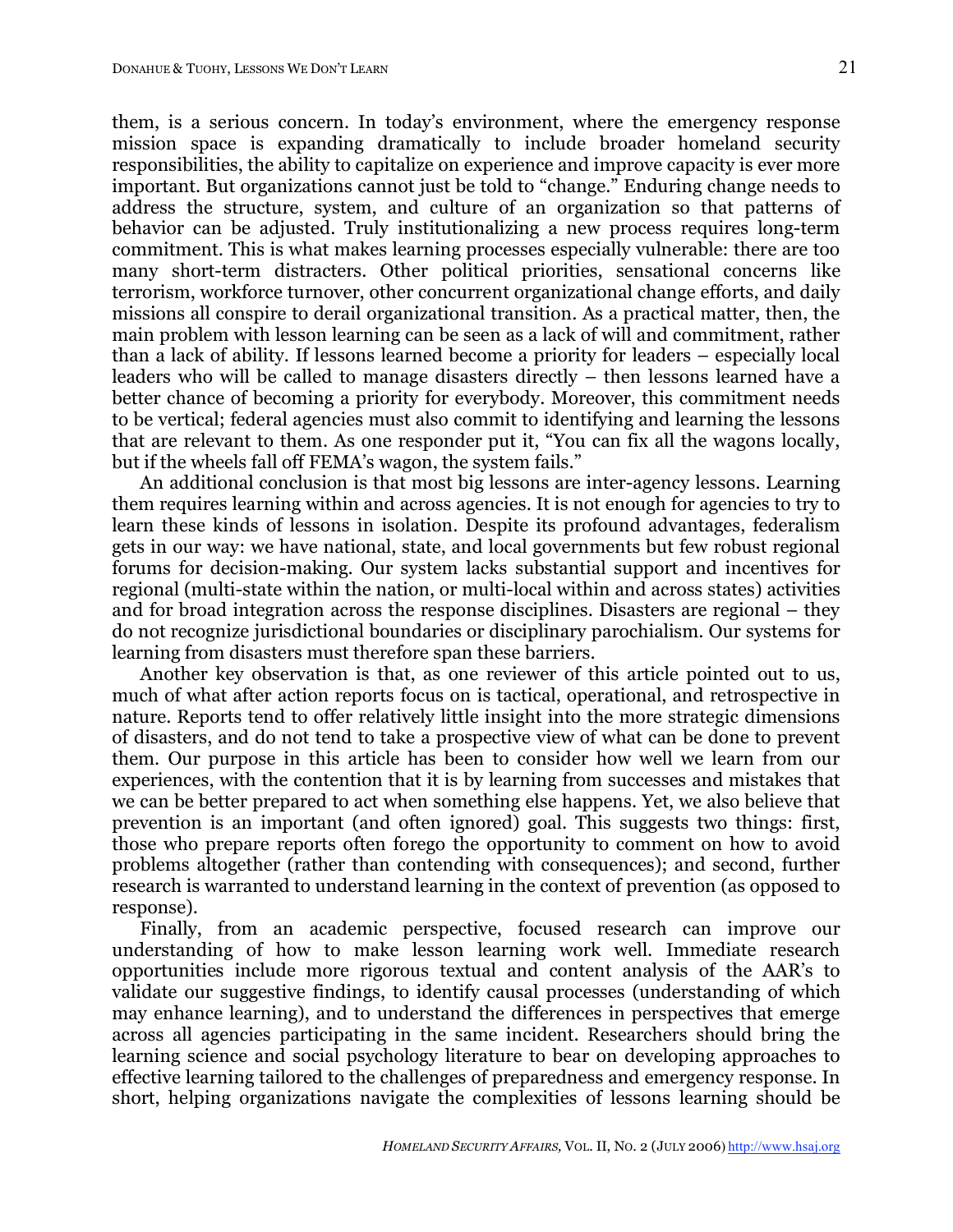informed by the substantial academic literature that has developed around this issue. A brief synopsis of some key insights is included in Appendix C for reference.

The very real consequence of failing to learn lessons is loss of lives and property. In short, as one responder told us: "If we don't learn these lessons, people are going to die again, because we failed to fix the problems that killed people the last time." We should not belittle the magnitude of this challenge, however; problems recur because they are inherently very difficult to solve. If solutions were evident, emergency response professionals would have adopted them long ago. This should motivate agencies in all emergency response disciplines and at all levels of government to give serious attention to the goal of inculcating a culture of learning from past disasters to prevent future losses.

*This paper is based on research sponsored by the Memorial Institute for the Prevention of Terrorism and the Department of Homeland Security Science and Technology Directorate's Emergency Preparedness and Response Portfolio. We are grateful to the incident managers who participated in this project, to Michelle Royal for her extensive research support, and to Tempril Moore for her administrative support.*

*Amy K. Donahue is associate professor of Public Policy at the University of Connecticut. Her research focuses on the performance of emergency services agencies and citizen preferences for public safety. Since 2002, Dr. Donahue has served as a technical advisor to the Office and Department of Homeland Security, helping develop programs to meet the technology needs of emergency responders. From 2002-2004, Dr. Donahue served as senior advisor to the NASA administrator and she now sits on NASA's Aerospace Safety Advisory Panel. Dr. Donahue has many years of training and field experience as an emergency responder, including managing a 911 communications center, and working as a firefighter and medic. She served in the U.S. Army, rising to the rank of Captain. Dr. Donahue holds her Ph.D. in Public Administration and her M.P.A. from the Maxwell School of Citizenship and Public Affairs at Syracuse University. Her B.A. from Princeton University is in Geological and Geophysical Sciences.*

*Robert V. Tuohy is vice president for Strategic Planning at Hicks & Associates, Inc. where he focuses on homeland security policy and has led Project Responder for four years. Besides leading the development of Project Responder's National Technology Plan for Responding to Catastrophic Terrorism, he is also assisting the Department of Homeland Security in assessing emergency response preparedness and addressing the nation's Border & Transportation Security technology needs. Prior to joining Hicks & Associates, Mr. Tuohy served as the director of Science and Technology Plans & Programs in the Office of the Secretary of Defense where he was responsible for developing and coordinating the department's science and technology strategic planning and program assessment activities. Mr. Tuohy has a B.A. in Applied Behavioral Sciences from the National-Louis University, and an M.S. in Science and Technology Commercialization from the University of Texas at Austin.*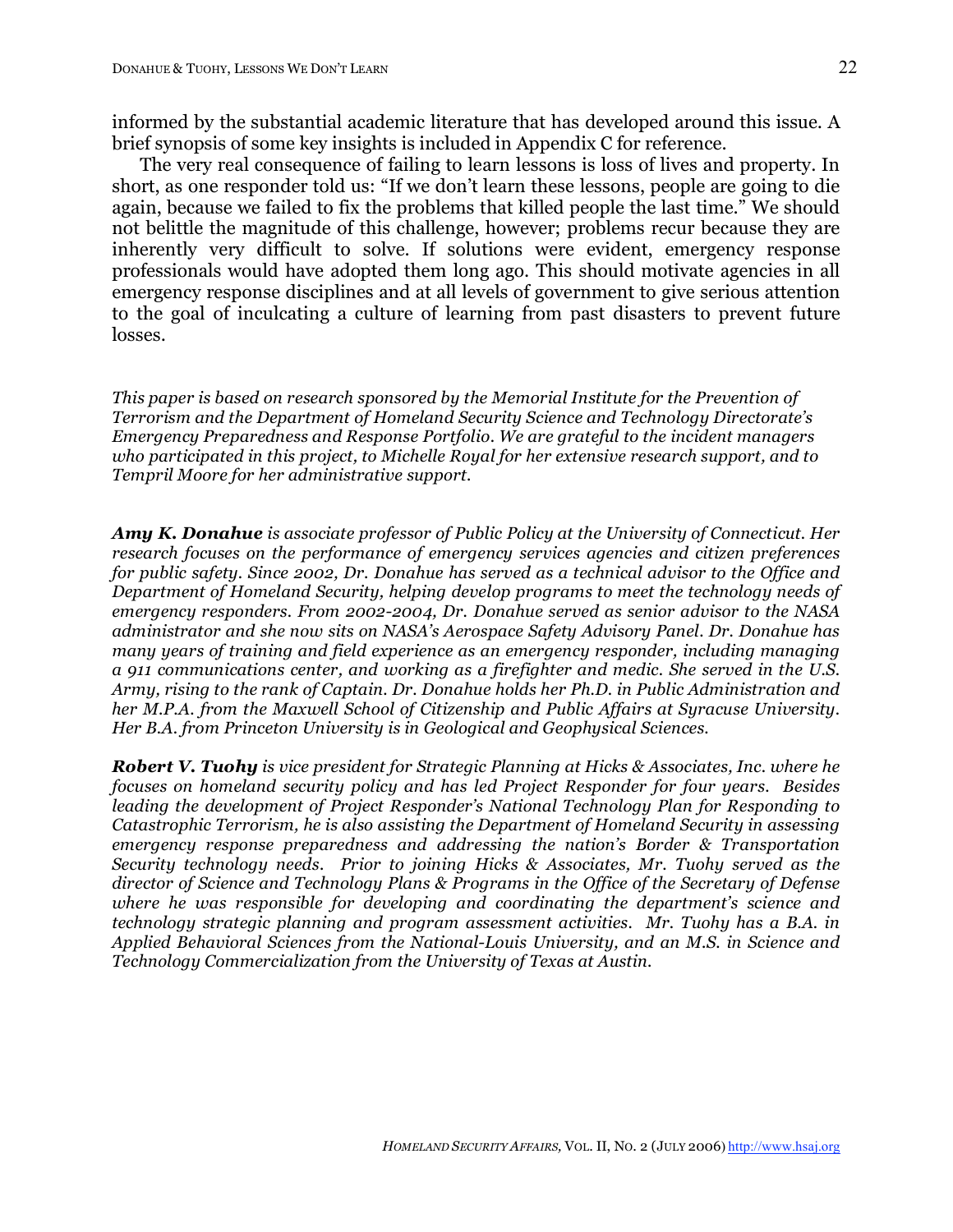# **APPENDIX A: AFTER ACTION REPORTS REVIEWED.**

- Allan, Susan. 2002. "Anthrax Local Response and Lessons Learned." Presentation to the NACCHO Annual Conference by the Health Director, Arlington, VA.
- Arlington County. 2002. *Arlington County After Action Report On The Response To The September 11 Terrorist Attack On The Pentagon*. Prepared for Arlington County by Titan Systems Corporation under a grant from the Department of Justice, Office of Justice Programs, Office for Domestic Preparedness, under Contract Number GS10F0084K, Order Number 2001F\_341.
- Crupi, Robert S., Deborah S. Asnis, Christopher C. Lee, Thomas Santucci, Mark J. Marino, and Bruce J. Flanz. 2003. "Meeting the Challenge of Bioterrorism: Lessons Learned from West Nile Virus and Anthrax." *American Journal of Emergency Medicine* 21 (1): 77-79.
- Ekard, Walt, W. Harold Tuck, Jr., and Deborah Steffen. 2003. *San Diego County After Action Report: Firestorms 2003*.
- Federal Emergency Management Agency. 2003. *Columbia Recovery Mission Hotwash Report*.
- Florida Governor's Disaster Planning and Response Review Committee. 1993. *Final Report*.
- Gursky, Elin, Thomas V. Inglesby, and Tara O'Toole. 2003. "Anthrax 2001: Observations on the Medical and Public Health Response." *Biosecurity and Bioterrorism: Biodefense Strategy, Practice, and Science* 1(2): 97-110.
- Herbert, W. Robert Chairman, Claire A. Collins, Member, Wm. B. Rowland, Jr. 2003. *An Assessment: Virginia's Response to Hurricane Isabel Submitted to The Honorable Mark R. Warner, Governor of Virginia.* Arlington, VA: System Planning Corporation.
- Jenkins, Brian Michael and Frances Edwards-Winslow. 2003. *Saving City Lifelines: Lessons Learned in the 9-11 Terrorist Attacks*. San Jose State University: Mineta Transportation Institute.
- Manzi, Catherine, Michael J. Powers, and Kristina Zetterlund. 2002. "Critical Information Flows in the Alfred P. Murrah Building Bombing: A Case Study." In *Terrorism Studies Series, Special Report 3* prepared for the Memorial Institute for the Prevention of Terrorism.
- Memorial Institute for the Prevention of Terrorism. 2002. *Oklahoma City – Seven Years Later: Lessons for Other Communities*.
- Murphy, Gerard P. and Chuck Wexler. 2004. *Managing a Multijurisdictional Case: Identifying the Lessons Learned from the Sniper Investigation*. Police Executive Research Forum for the Office of Justice Programs, U.S. Department of Justice.
- National Aeronautics and Space Administration. 2003. "Interagency Jointness (Initial Lessons Learned from Columbia Shuttle Recovery Operations)." Draft summary from a Presentation to the NASA Advisory Council.
- National Commission on Terrorist Attacks. 2004. *The 9/11 Commission Report: Final Report of the National Commission on Terrorist Attacks Upon the United States*. New York: W. W. Norton & Company.
- Oklahoma Department of Civil Emergency Management. 2003. *After Action Report: Alfred P. Murrah Federal Building Bombing, 19 April 1995 Oklahoma City, Oklahoma*. Department of Central Services Central Printing Division, Publications Clearinghouse of the Oklahoma Department of Libraries.

Oklahoma Department of Civil Emergency Management. 2005. *After Action Report: Alfred P.*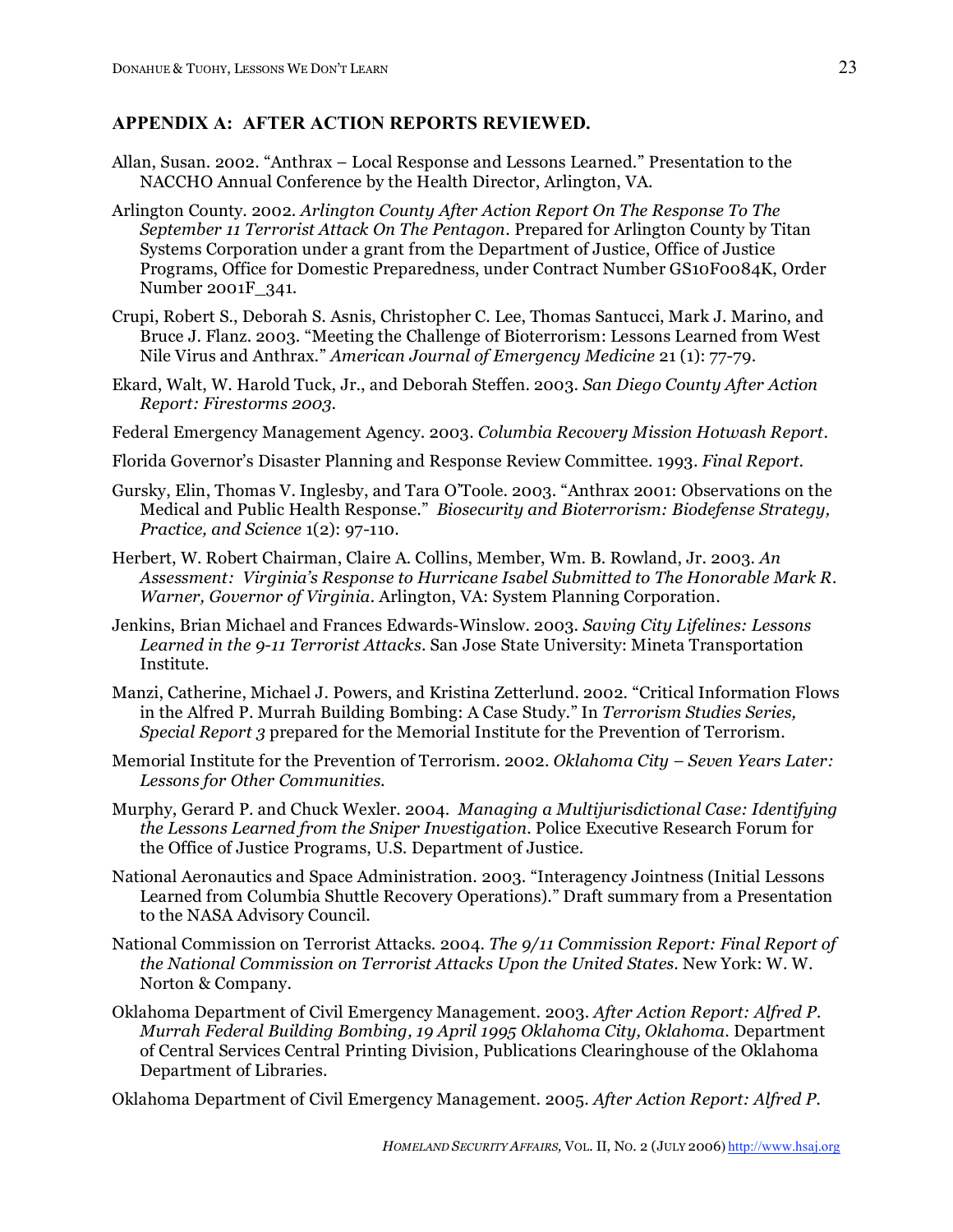#### *Murrah Federal Building Bombing*.

- Rothstein, Alcalde, Elster, Majumder, Palmer, Stone, and Hoffman. 2003. *Quarantine and Isolation: Lessons Learned from SARS*. Centers for Disease Control and Prevention.
- Thompson, Kimberly M., Robert E. Armstrong, and Donald F. Thompson. 2005. *Bayes, Bugs, and Bioterrorists: Lessons Learned from the Anthrax Attacks*. National Defense University Center for Technology and National Security Policy.
- United States Fire Administration . 1999. "Wanton Violence at Columbine High School" *Technical Report Series* USFA-TR-128.
- United States Fire Administration, Federal Emergency Management Agency. 2004. *Responding to Incidents of National Consequence: Recommendations for America's Fire and Emergency Services Based on the Events of September 11, 2001, and Other Similar Incidents*. (FA-282-May 2004).

White House. 2006. *The Federal Response to Hurricane Katrina Lessons Learned*.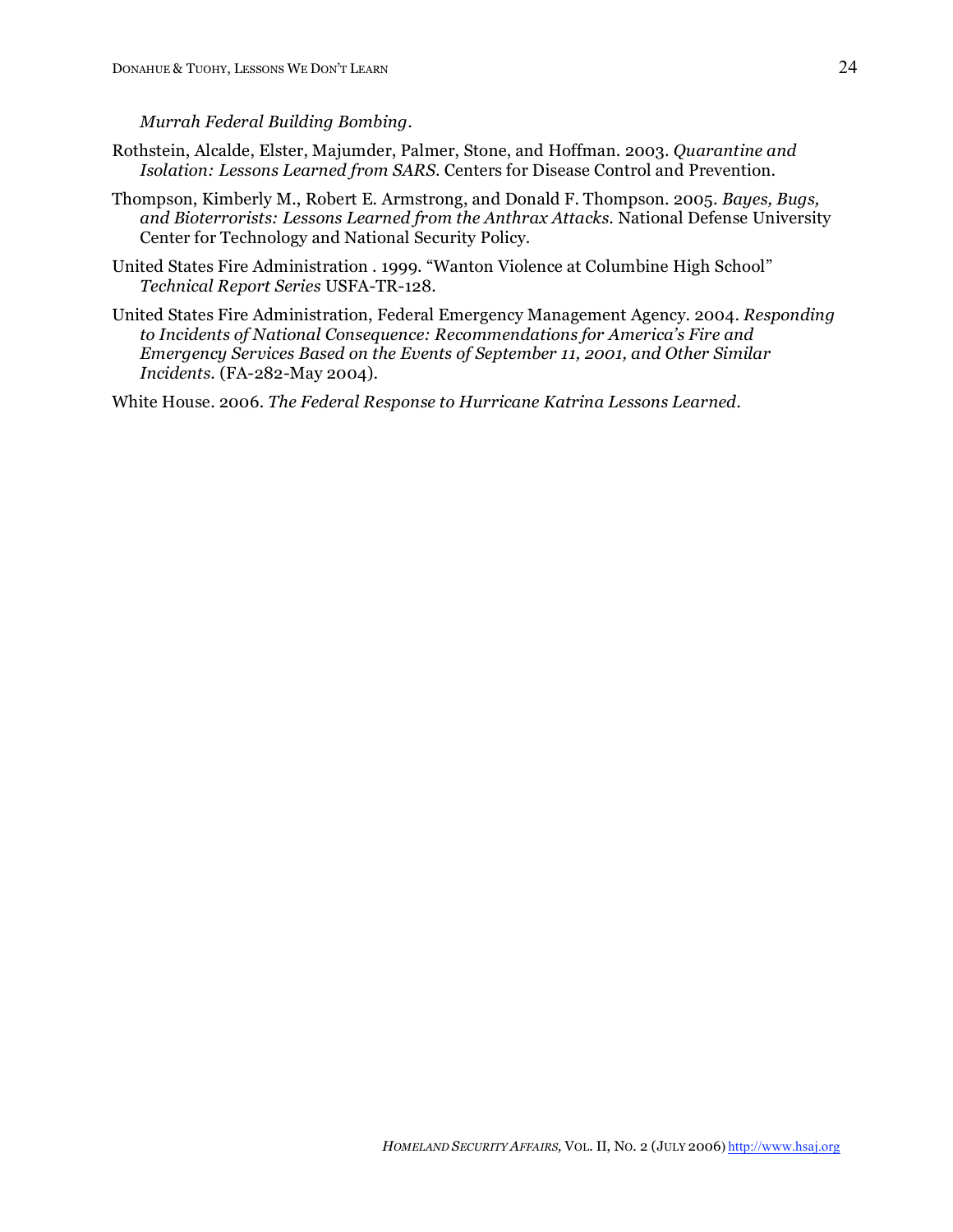# **APPENDIX B: FOCUS GROUP PARTICIPANTS**

Ed Bailor, Inspector, U.S. Capitol Police (Retired) Steve Glynn, Chief of Special Operations, New Orleans Fire Department Sam Gonzales, Chief of Police, Oklahoma City Police Department (Retired) Jon Hansen, Assistant Chief, Oklahoma City Fire Department (Retired) Bob Ingram, Chief-in-Charge of Haz-Mat Operations, New York City Fire Department Kevin MacCurtain, Acting Fire Commissioner and Chief of Department, Boston Fire Department Tom Miner, Program Manager, Washington Task Force One FEMA Urban Search and Rescue Team Jon Olney, Battalion Chief, Kern County California Fire Department (Retired) and National Type 1 Incident Management Team Logistics Section Chief

Jim Schwarz, Chief, Arlington County Fire Department and Acting Director, Arlington County Office of Emergency Management

Mark Willow, Deputy Commander Policy and Planning, New Orleans Police Department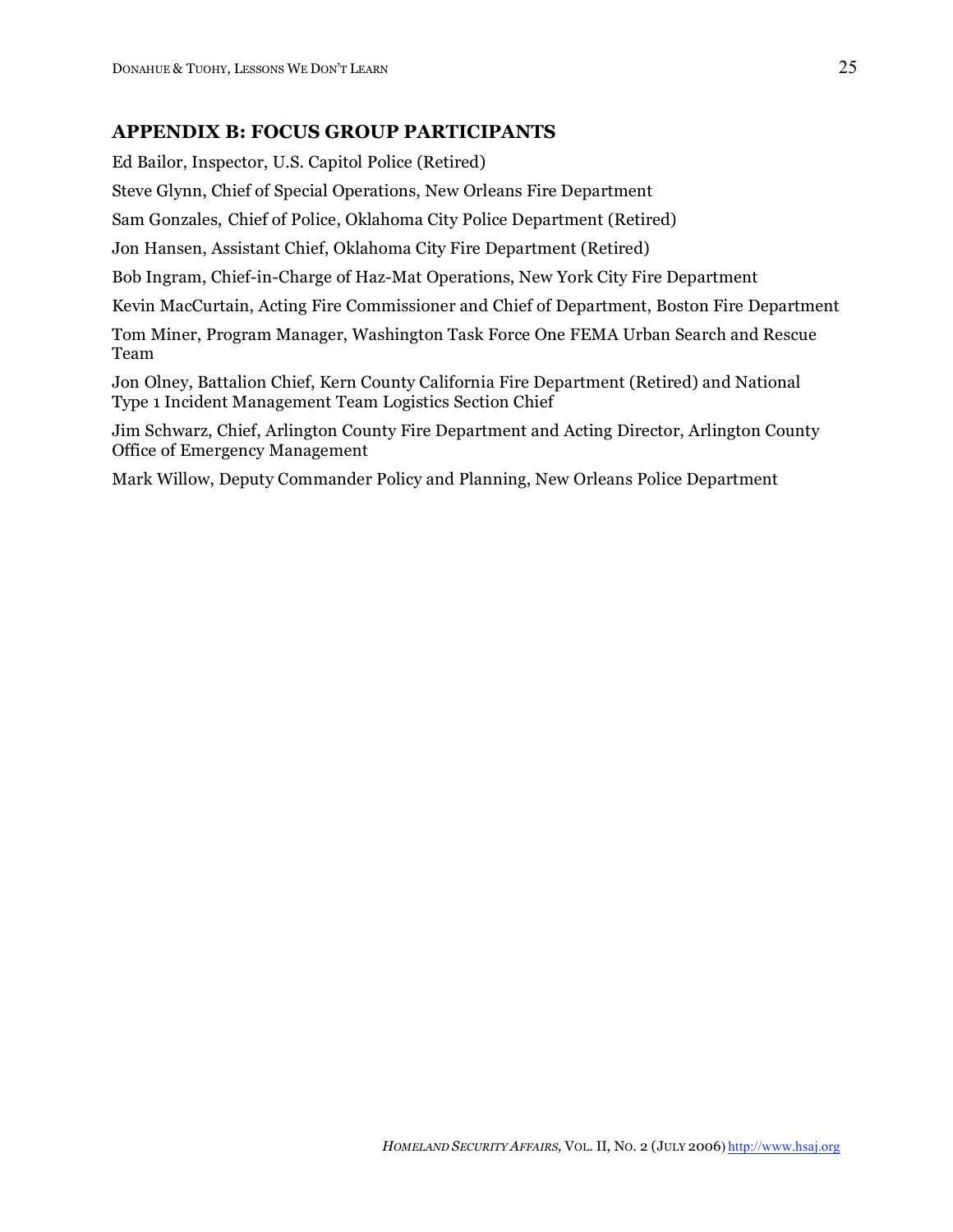### **APPENDIX C: LITERATURE ON LEARNING AND CHANGE**

This paper is about how emergency responders can more ably recognize flaws in past behavior and implement new behaviors that will result in better outcomes in the future. In short, we are concerned with learning and change. These are complex fields of theory and research. A brief review of some established insights from the literature is instructive.

Fiol and Lyles define learning as "the development of insights, knowledge, and associations between past actions, the effectiveness of those actions, and future actions."10 Learning is multidimensional: it has cognitive, behavioral, and emotional components, each of which is susceptible to particular instructional or educational approaches. <sup>11</sup> The cognitive domain involves the attainment of knowledge and the development of intellectual skill. Rudimentary learning in this domain includes information acquisition and comprehension, while sophisticated learning involves synthesis and evaluation. The affective domain deals with emotional intelligence or the emergence of attitudes, values, and feelings associated with a particular phenomenon. Receiving and responding to these phenomena are at the lowest levels of learning, while organizing and internalizing values associated with the phenomena are at the highest levels. The behavioral domain involves learning that requires physical activity, ranging from simply observing an activity to adapting the skill to new purposes or origination of new action.

It is evident that learning is an individual-level activity – people use their brains to observe, think, reason, and develop new insights. But since the early 1970s it has been understood that learning also occurs at the collective level. That is, organizations can be considered to learn when they acquire, process, store, and distribute knowledge, understanding, techniques, and practices. <sup>12</sup> Organization theorists have long discussed how learning is shaped by the use of routines to guide behavior. Levitt and March summarize this body of thought as follows: Organizations depend on accepted routines (operational rules, procedures, and conventions that may be formal or informal). That is, they tend to follow habits believed to be appropriate to their circumstances, rather than selecting actions to achieve a particular result. These routines develop incrementally over time as a result of past experience, rather than consciously in anticipation of future conditions. Organizations adjust their routines based on successive comparison between outcome targets and the outcome levels they actually achieve. Thus, historical experience and established routine profoundly shape organizational learning.<sup>13</sup> From these insights, Levitt and March draw the important conclusion that "Organizations are seen as learning by encoding inferences from history into routines that guide behavior…The experiential lessons of history are captured by routines in a way that makes the lessons, but not the history, accessible to organizations and organizational members who have not themselves experienced the history."14

Organizational behavior (routines) change as errors develop in the organization's collective memory, as new experiences or the experiences of other organizations threaten the veracity of organizational beliefs about what is appropriate, and as the results of organizational activities diverge from desired or expected outcomes. As a result, organizations adjust their behavior. Meyer terms this adjustment "adaptation," and suggests that adaptation takes two forms: deviation-reducing (where adjustments are made based upon existing organizational assumptions) and deviation-amplifying (where adjustments use new causal relationships founded on revised assumptions).15 To the extent that organizations must revise their assumptions, learning is fundamentally about changing culture, where an organization's culture is its system of shared values, perceptions of work, and perceptions of success.16 To establish culture, assumptions are made and tested. When they are upheld, they become embedded ("frozen," in Lewin's classic conceptualization).17 Culture change occurs when assumptions are challenged. Alternatives are proposed and tested, and if they are upheld repeatedly, adjustments may be made to adopt these alternatives. While this process of examining and revising assumptions is tacit, its effects are practical: for new organizational approaches to be upheld,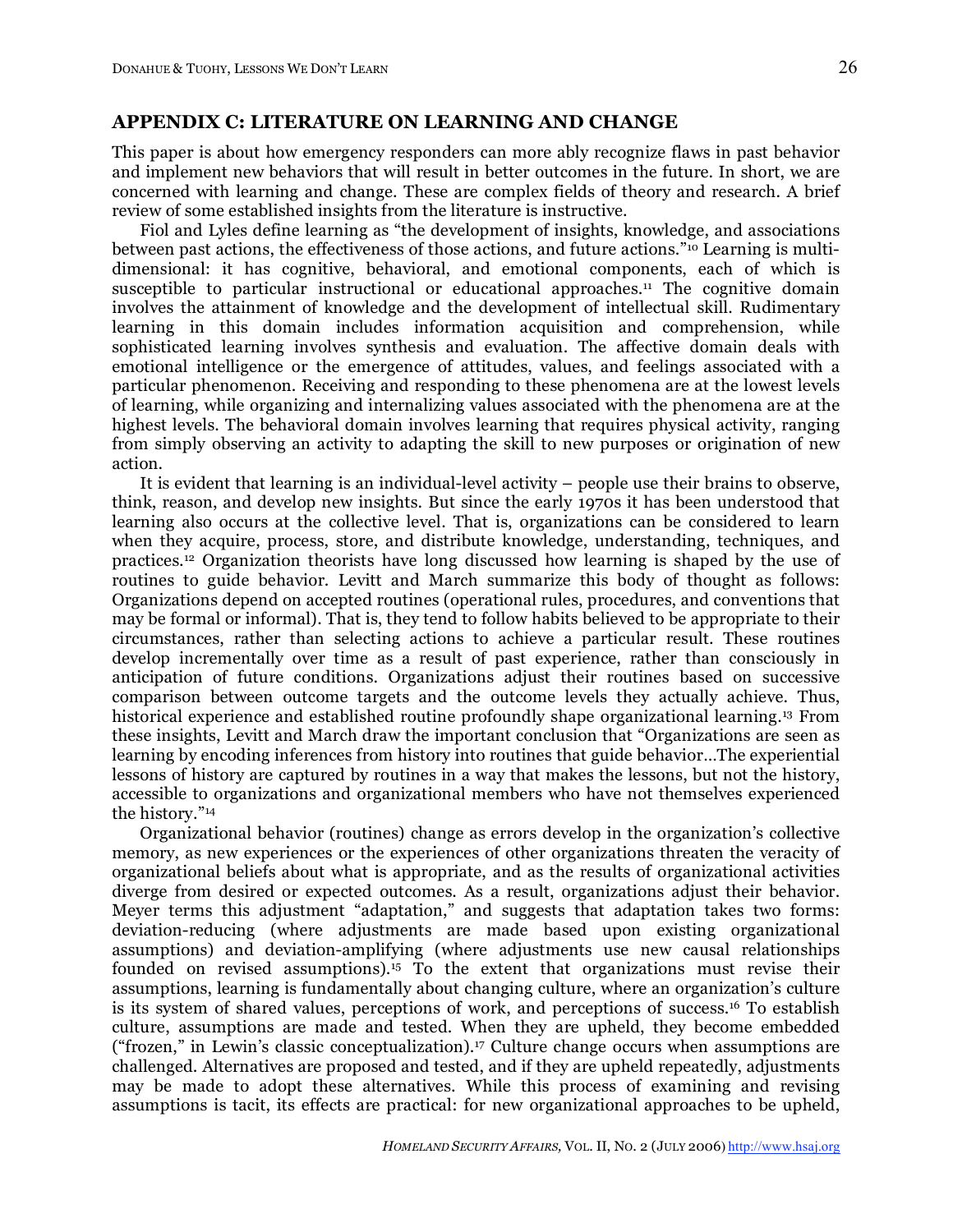organization members must find them credible and witness short-term "wins." In short, lesson learning can require culture change.

An important question is what kind of change is warranted in light of what has been learned. An appreciation of the change process can help managers understand how to instigate and sustain it. <sup>18</sup> Ackerman distinguishes three types of change. <sup>19</sup> The simplest form of change – and a process that organizations commonly and comfortably use – is developmental change, which can be thought of as an incremental process of improvement and increasing sophistication. This form of change involves adjusting, enhancing, or correcting what already exists. It generally targets skills or methods that fall short of expectations or requirements. At the other extreme, the most difficult and disruptive kind of change is transformational change. This is radical change typically prompted by some shock to the organizational system that challenges the organization's assumptions about environmental demands, resulting in a period of chaos from which an entirely new culture or way of doing business emerges.

An intermediate form of change is transitional change, where an organization discards its old ways of accomplishing its work in favor of new processes.20 Transitional change is planned, defined by movement to a known state. Typically an organization continues to use its existing process, but becomes increasingly dissatisfied with this process, either because it doesn't work well or it becomes known that something else works better. The organization develops a new process, which it then begins to "try out" in parallel with its old process. During this period of overlap, an organization works in its old process but may increasingly dip into the new process. As the organization gets comfortable and confident, it ultimately switches to the new process. But, if it doesn't have long or strong commitment, a difficult event may cause the organization to revert to its old habits.

What do these insights about learning and change suggest about why change in response to lessons identified from disasters is so hard? Developing a sustainable sense of commitment to a new process requires a persistent sense of urgency about change and improvement, but other political exigencies may overwhelm commitment to emergency response. Since disasters are infrequent, agencies do not have reason to adjust their operating assumptions, and lack continuous opportunities to test out and embed new processes. In effect, organizations will stick with their accepted routines, absent persistent challenges to their assumptions or feedback about their performance relative to desired outcomes. This problem is made harder when an agency is asked to consider a new process that comes, not out of its own experience, but from someone else's. Levitt and March tell us that organizations can capture the learning of other organizations through the transfer of encoded experience, though the mechanisms of diffusion (shared learning through a network) are even more complex than at the level of a single organization.21 Thus we can anticipate that, absent an explicit strategy to learn and change, the emergence of improved behaviors may be slowed or even obstructed.